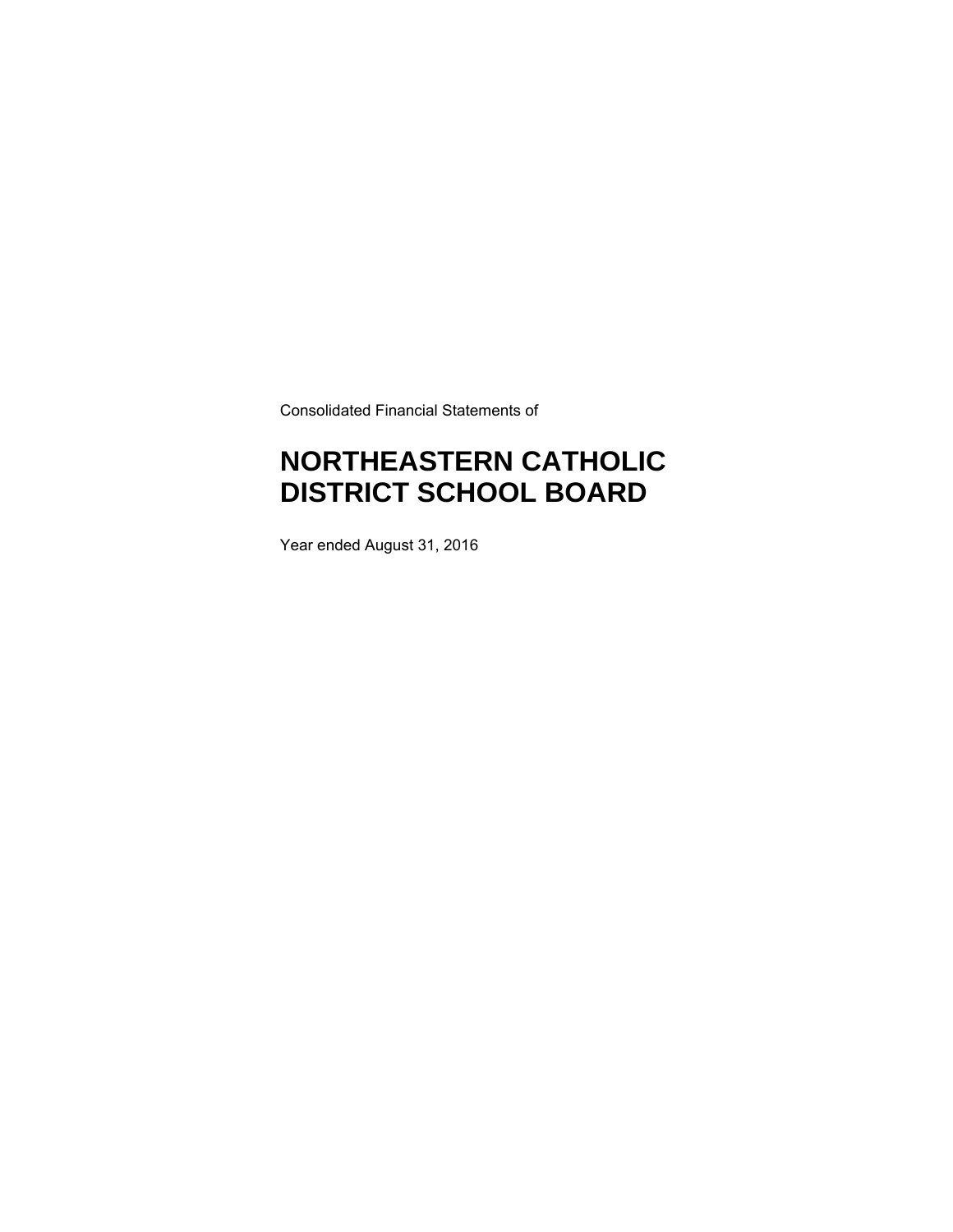### **MANAGEMENT REPORT**

Management's Responsibility for the Consolidated Financial Statements

The accompanying consolidated financial statements of the Northeastern Catholic District School Board are the responsibility of Board management and have been prepared in compliance with the Financial Administration Act, supplemented by Ontario Ministry of Education memorandum 2004:B2 and Ontario Regulation 395/11 of the Financial Administration Act as described in note 1 to the consolidated financial statements.

The preparation of consolidated financial statements necessarily involves the use of estimates based on management's judgement, particularly when transactions affecting the current accounting period cannot be finalized with certainty until future periods.

Board management maintains a system of internal controls designed to provide reasonable assurance that assets are safeguarded, transactions are properly authorized and recorded in compliance with legislative and regulatory requirements, and reliable financial information is available on a timely basis for preparation of the consolidated financial statements. These systems are monitored and evaluated by management.

The Audit Committee of the Board meets with the external auditors to review the consolidated financial statements and discuss any significant financial reporting or internal control matters prior to the Board's approval of the consolidated financial statements.

The consolidated financial statements have been audited by KPMG LLP, independent external auditors appointed by the Board. The accompanying Independent Auditors' Report outlines their responsibilities, the scope of their examination and their opinion on the Board's consolidated financial statements.

**Director of Education** 

**Manager of Financial Services** 

December 9, 2016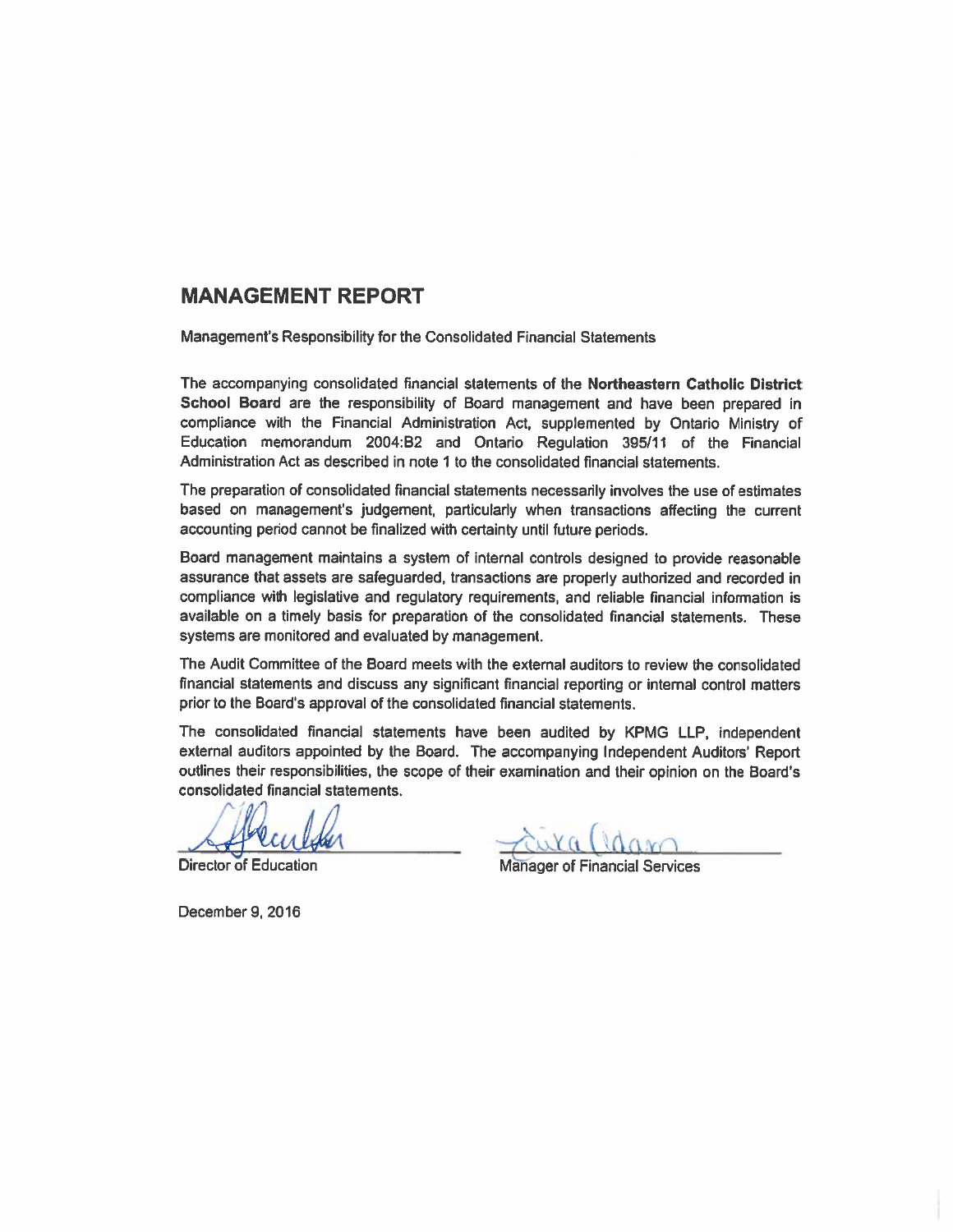

 KPMG LLP Claridge Executive Centre 144 Pine Street Sudbury Ontario P3C 1X3 Canada Telephone (705) 675-8500 Fax (705) 675-7586

### **INDEPENDENT AUDITORS' REPORT**

To the Board of Trustees of the Northeastern Catholic District School Board

We have audited the accompanying consolidated financial statements **Northeastern Catholic District School Board**, which comprise the consolidated statement of financial position as at August 31, 2016, the consolidated statements of operations and accumulated surplus, change in net debt and cash flows for the year then ended, and notes, comprising a summary of significant accounting policies and other explanatory information.

#### *Management's Responsibility for the Consolidated Financial Statements*

Management is responsible for the preparation and fair presentation of these consolidated financial statements in accordance with the basis of accounting described in note 1 to the consolidated financial statements, and for such internal control as management determines is necessary to enable the preparation of consolidated financial statements that are free from material misstatement, whether due to fraud or error.

#### *Auditors' Responsibility*

Our responsibility is to express an opinion on these consolidated financial statements based on our audit. We conducted our audit in accordance with Canadian generally accepted auditing standards. Those standards require that we comply with ethical requirements and plan and perform the audit to obtain reasonable assurance about whether the consolidated financial statements are free from material misstatement.

An audit involves performing procedures to obtain audit evidence about the amounts and disclosures in the consolidated financial statements. The procedures selected depend on our judgment, including the assessment of the risks of material misstatement of the consolidated financial statements, whether due to fraud or error. In making those risk assessments, we consider internal control relevant to the entity's preparation and fair presentation of the consolidated financial statements in order to design audit procedures that are appropriate in the circumstances, but not for the purpose of expressing an opinion on the effectiveness of the entity's internal control. An audit also includes evaluating the appropriateness of accounting policies used and the reasonableness of accounting estimates made by management, as well as evaluating the overall presentation of the consolidated financial statements.

We believe that the audit evidence we have obtained is sufficient and appropriate to provide a basis for our qualified audit opinion.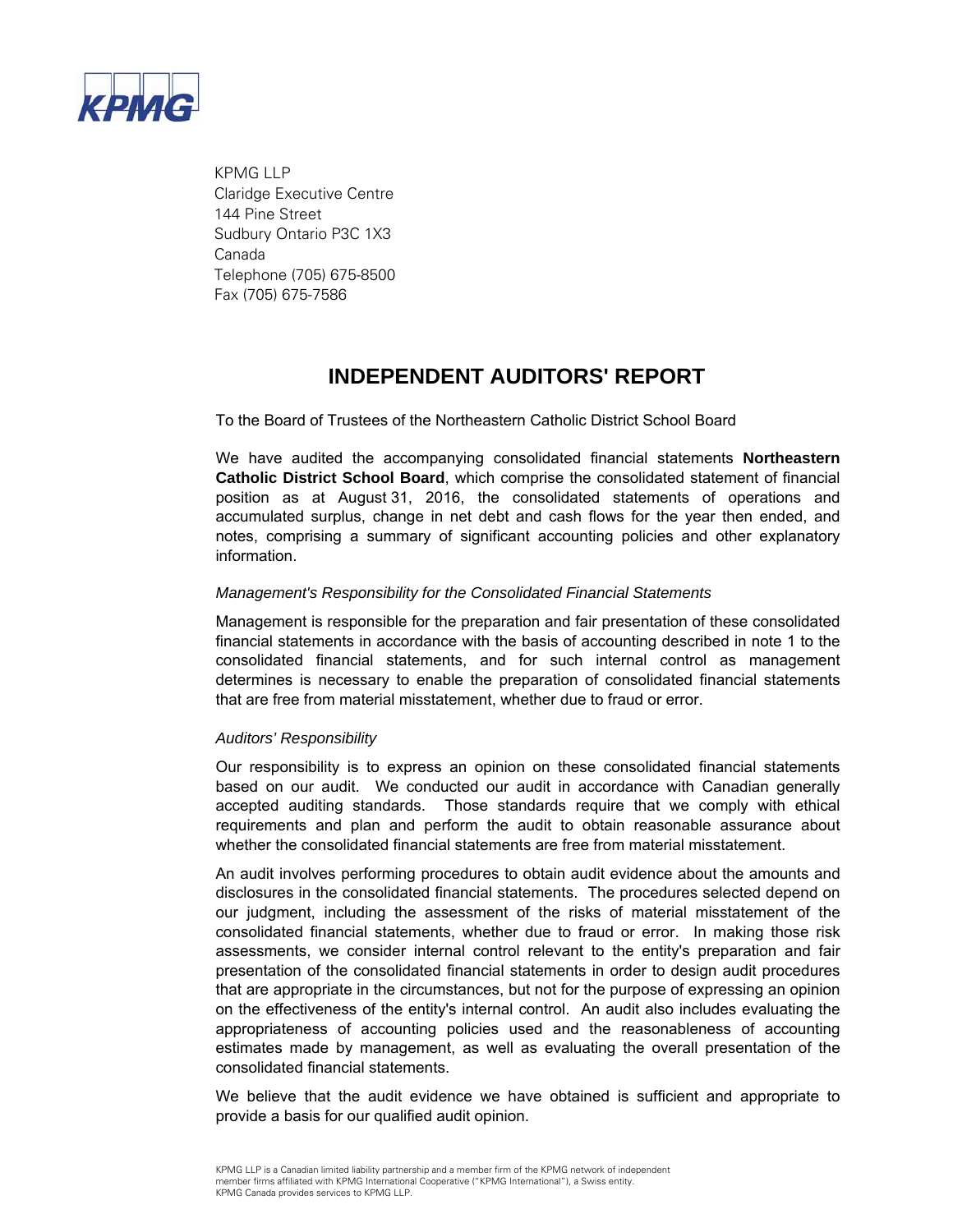

#### *Basis for Qualification*

In common with many school boards, individual schools derive revenue from school fundraising activities held throughout the year. Adequate documentation and controls were not in place throughout the year to allow us to obtain satisfactory audit verification as to the completeness of these revenues. Accordingly, our verification of these revenues was limited to the amounts recorded in the records of the individual schools and we were not able to determine whether adjustments might be necessary to school fundraising revenue, net revenue, financial assets and net financial position.

#### *Opinion*

In our opinion, except for the effect of adjustments, if any, which we might have determined to be necessary had we been able to satisfy ourselves concerning the completeness of school fundraising revenue referred to in the preceding paragraph, the consolidated financial statements of the Northeastern Catholic District School Board as at and for the year ended August 31, 2016, are prepared, in all material respects, in accordance with the basis of accounting described in note 1 to the consolidated financial statements.

#### *Emphasis of Matter*

Without modifying our opinion, we draw attention to note 1(a) to the consolidated financial statements which describes the basis of accounting used in the preparation of these consolidated financial statements and the significant differences between such basis of accounting and Canadian public sector accounting standards.

 $KPMG$  14P

Chartered Professional Accountants, Licensed Public Accountants

December 9, 2016 Sudbury, Canada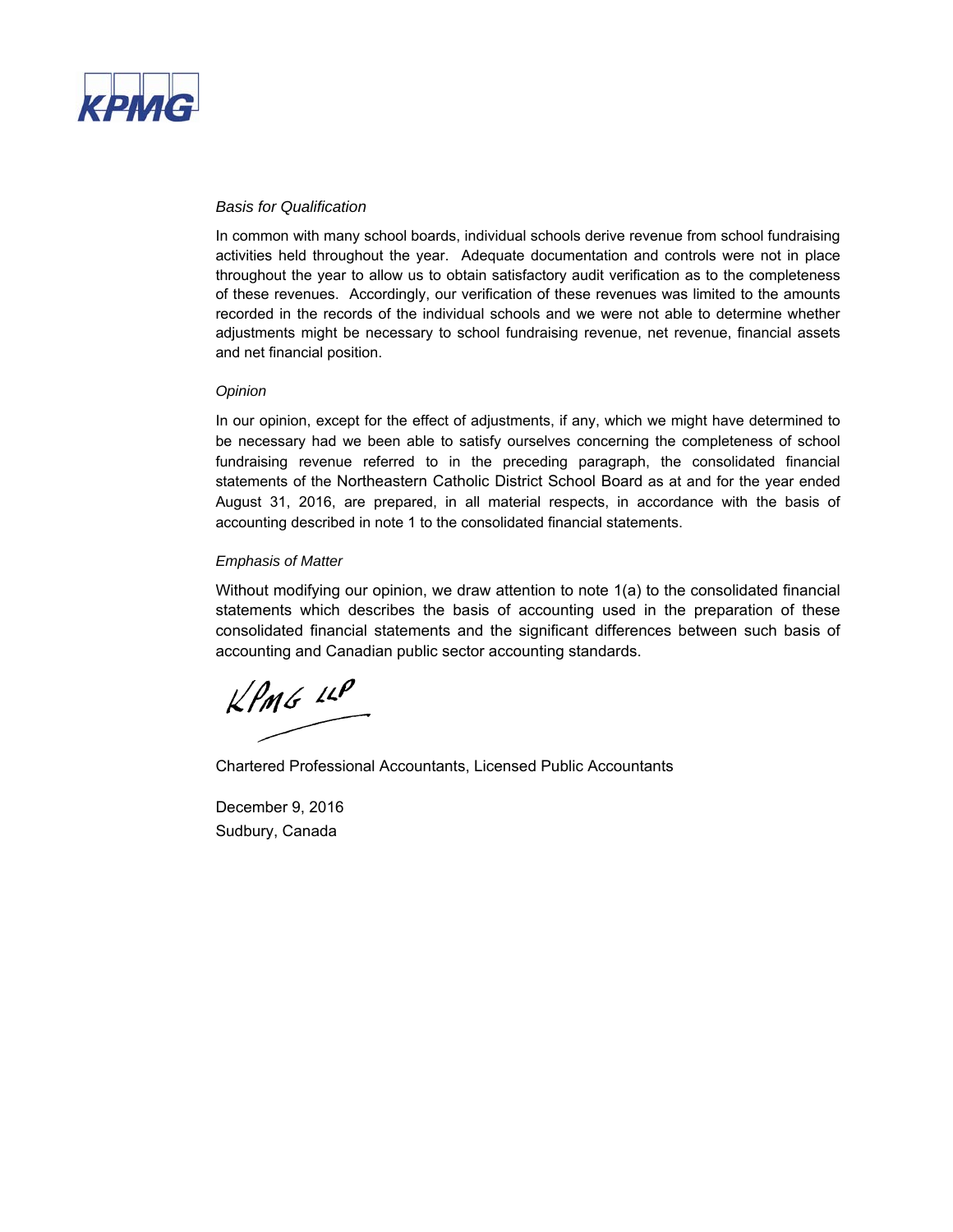Consolidated Statement of Financial Position

As at August 31, 2016, with comparative information for 2015

|                                                                 | 2016            | 2015           |
|-----------------------------------------------------------------|-----------------|----------------|
|                                                                 |                 |                |
| <b>Financial assets:</b>                                        |                 |                |
| Cash and cash equivalents                                       | \$<br>8,770,667 | 10,658,061     |
| Accounts receivable (note 3)                                    | 2,179,903       | 1,847,733      |
| Accounts receivable - Government of Ontario Capital (note 4)    | 2,829,094       | 1,734,978      |
| Assets held for sale (note 5)                                   | 354,896         |                |
| Total financial assets                                          | 14,134,560      | 14,240,772     |
| <b>Financial liabilities:</b>                                   |                 |                |
| Accounts payable and accrued liabilities (note 6)               | 2,446,289       | 2,377,527      |
| Deferred revenue (note 8)                                       | 3,304,013       | 3,452,923      |
| Accrued interest on long-term debt                              | 93,835          | 97,697         |
| Retirement and other employee future benefits payable (note 10) | 1,196,245       | 1,443,060      |
| Long-term debt (note 11)                                        | 5,009,396       | 5,212,741      |
| Deferred capital contributions (note 9)                         | 26,305,714      | 25,797,782     |
| <b>Total financial liabilities</b>                              | 38,355,492      | 38,381,730     |
| Net debt                                                        | (24, 220, 932)  | (24, 140, 958) |
| <b>Non-financial assets:</b>                                    |                 |                |
| Prepaid expenses                                                | 346,905         | 194,223        |
| Tangible capital assets (note 14)                               | 29,210,202      | 29,199,948     |
| Total non-financial assets                                      | 29,557,107      | 29,394,171     |
| Commitments (note 17)                                           |                 |                |
| Contingent liabilities (note 18)                                |                 |                |
| <b>Accumulated surplus (note 15)</b>                            | \$<br>5,336,175 | 5,253,213      |

See accompanying notes to the consolidated financial statements.

Approved on behalf of the Board:

Rhenlin Board of Director Board of Director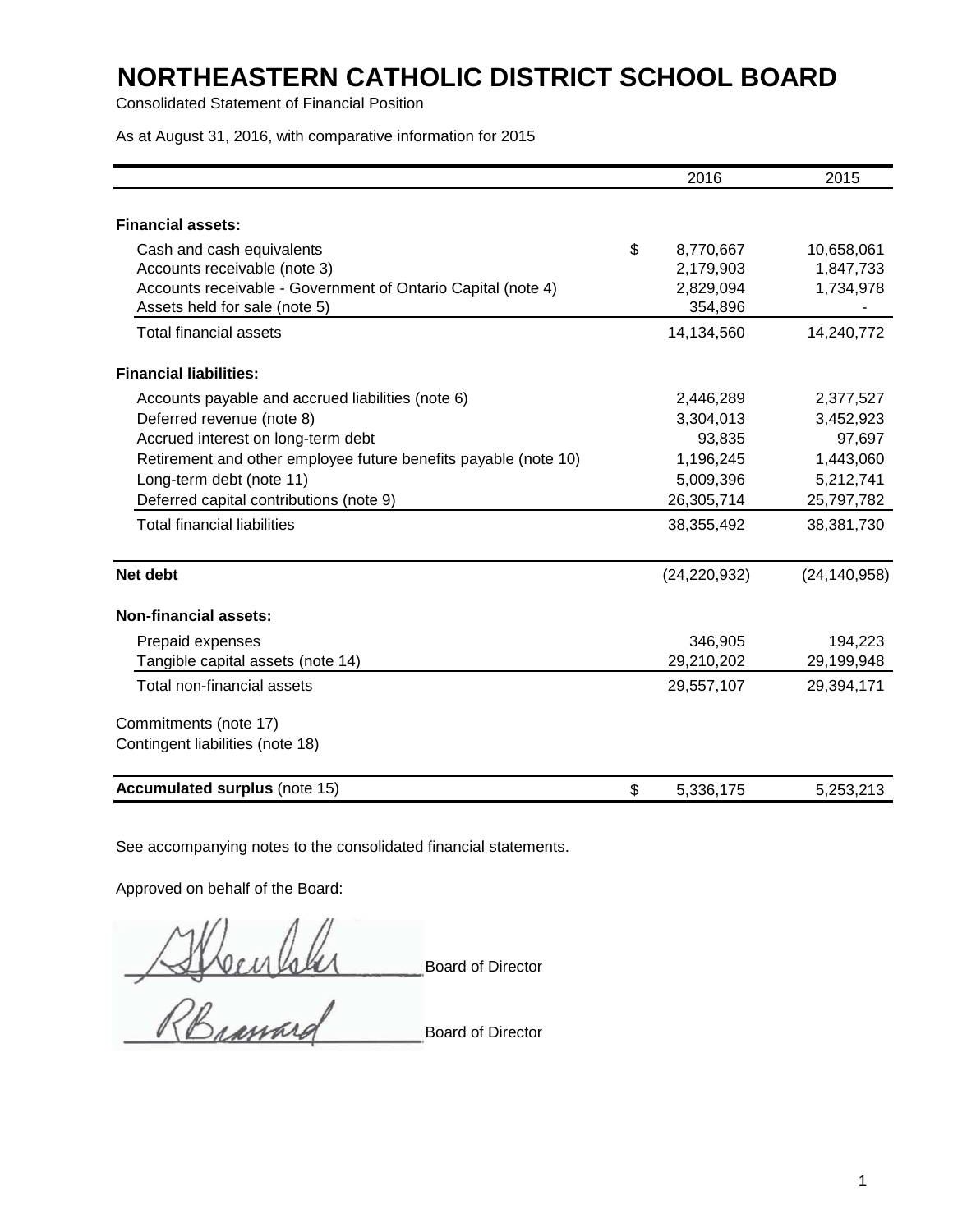Consolidated Statement of Operations and Accumulated Surplus

Year ended August 31, 2016, with comparative information for 2015

|                                                  | 2016            | 2016       | 2015       |
|--------------------------------------------------|-----------------|------------|------------|
|                                                  | <b>Budget</b>   | Actual     | Actual     |
|                                                  |                 |            |            |
| Revenue:                                         |                 |            |            |
| Municipal grants                                 | \$<br>4,190,507 | 4,187,013  | 4,133,002  |
| Government of Ontario grants:                    |                 |            |            |
| - Grants for Student Needs                       | 30,299,879      | 30,990,714 | 30,653,848 |
| - Other                                          | 1,335,209       | 1,531,154  | 1,656,868  |
| - Amortization of deferred capital contributions | 1,523,278       | 1,469,743  | 1,377,723  |
| Federal grants and fees                          | 247,254         | 351,673    | 352,320    |
| Other revenue - school boards                    | 14,300          | 40,422     | 17,124     |
| Other fees and revenue (note 12)                 | 97,990          | 457,087    | 434,787    |
| Investment income                                | 85,000          | 78,102     | 113,056    |
| School generated funds                           | 909,477         | 1,010,780  | 1,003,244  |
| Total revenue                                    | 38,702,894      | 40,116,688 | 39,741,972 |
| <b>Expenses</b> (note 13):                       |                 |            |            |
| Instruction                                      | 27,740,394      | 28,443,827 | 28,650,861 |
| Administration                                   | 2,125,147       | 2,023,858  | 2,001,507  |
| Transportation                                   | 2,876,532       | 2,874,505  | 2,938,608  |
| Pupil accommodation                              | 5,318,262       | 5,513,495  | 5,377,973  |
| Other                                            | 6,166           | 133,192    | 133,121    |
| School funded activities                         | 909,477         | 1,044,849  | 973,710    |
| <b>Total expenses</b>                            | 38,975,978      | 40,033,726 | 40,075,780 |
| <b>Annual surplus (deficit)</b>                  | (273,084)       | 82,962     | (333, 808) |
| Accumulated surplus, beginning of year           | 5,253,213       | 5,253,213  | 5,587,021  |
| Accumulated surplus, end of year                 | \$<br>4,980,129 | 5,336,175  | 5,253,213  |

See accompanying notes to the consolidated financial statements.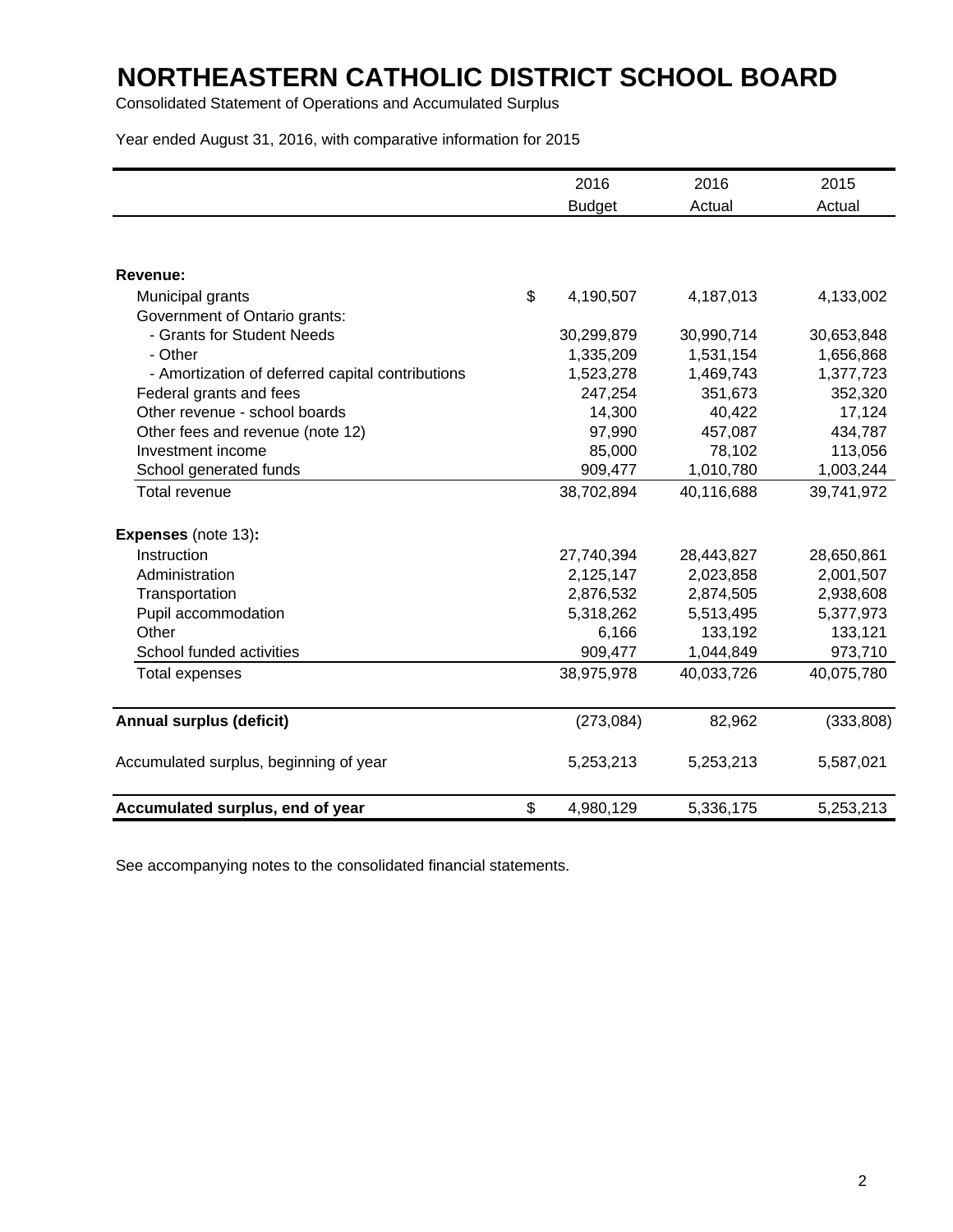Consolidated Statement of Change in Net Debt

Year ended August 31, 2016, with comparative information for 2015

|                                         | 2016                 | 2016           | 2015           |
|-----------------------------------------|----------------------|----------------|----------------|
|                                         | <b>Budget</b>        | Actual         | Actual         |
|                                         |                      |                |                |
| Annual surplus (deficit)                | \$<br>(273,084)      | 82,962         | (333, 808)     |
| Tangible capital assets:                |                      |                |                |
| Acquisition of tangible capital assets  | (1,947,823)          | (2,329,950)    | (1,846,341)    |
| Amortization of tangible capital assets | 1,687,852            | 1,647,510      | 1,600,576      |
| Assets held for sale                    |                      | 354,896        |                |
| Loss on sale of tangible capital assets |                      | 317,290        | 32,080         |
|                                         | (259, 971)           | (10, 254)      | (213, 685)     |
| <b>Prepaid expenses:</b>                |                      |                |                |
| Acquisition of prepaid expenses         | (194, 223)           | (346, 905)     | (194, 223)     |
| Use of prepaid expenses                 | 194,223              | 194,223        | 379,026        |
|                                         |                      | (152, 682)     | 184,803        |
| Decrease in net debt                    | (533,055)            | (79, 974)      | (362, 690)     |
| Net debt, beginning of year             | (24, 140, 958)       | (24, 140, 958) | (23, 778, 268) |
| Net debt, end of year                   | \$<br>(24, 674, 013) | (24, 220, 932) | (24, 140, 958) |

See accompanying notes to consolidated financial statements.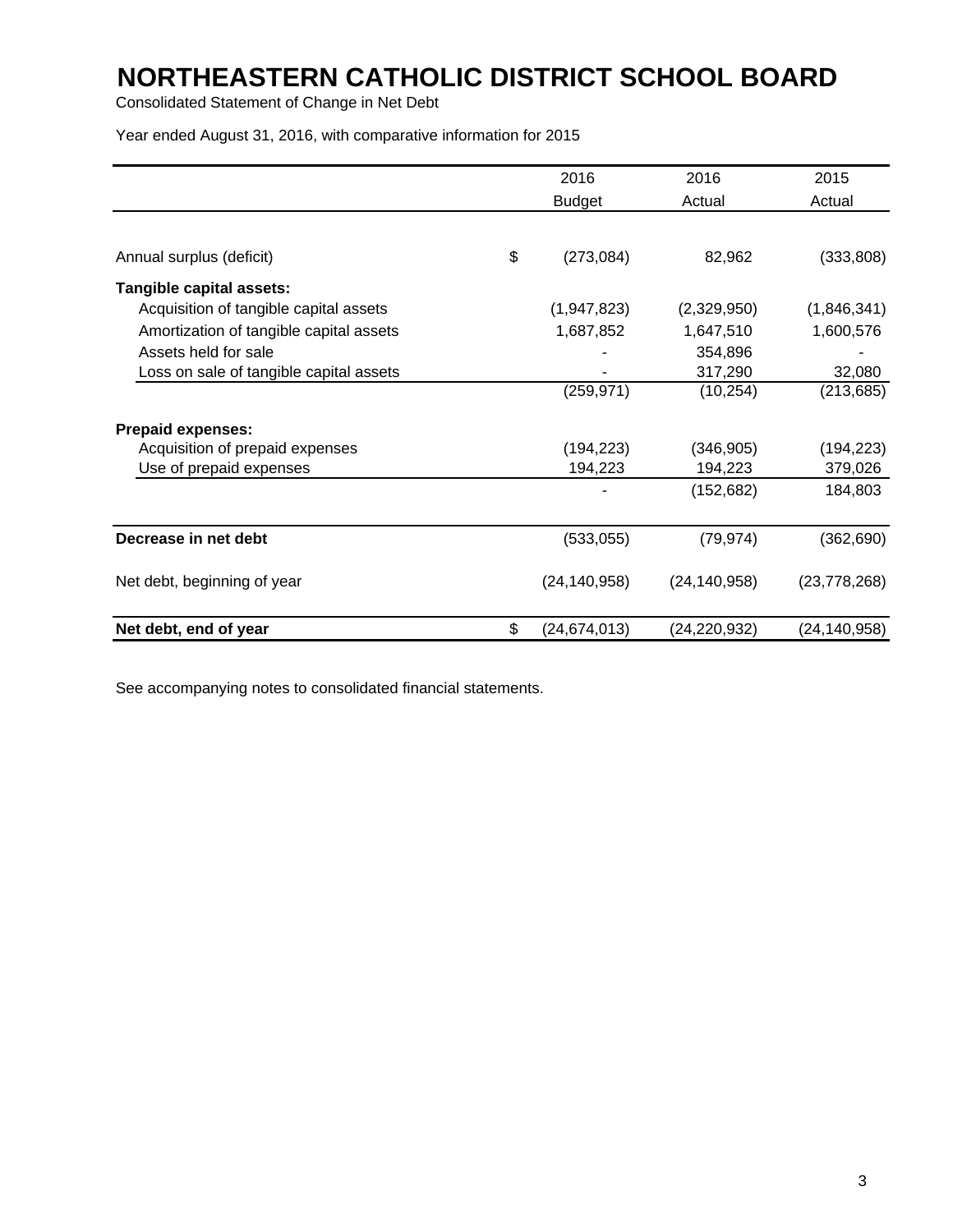Consolidated Statement of Cash Flows

Year ended August 31, 2016, with comparative information for 2015

|                                                                       | 2016                 | 2015                  |
|-----------------------------------------------------------------------|----------------------|-----------------------|
|                                                                       |                      |                       |
| Operating transactions:                                               |                      |                       |
| \$<br>Annual surplus (deficit)                                        | 82,962               | (333, 808)            |
| Items not involving cash:                                             |                      |                       |
| Amortization of tangible capital assets                               | 1,647,510            | 1,600,576             |
| Amortization of deferred capital contributions                        | (1,469,743)          | (1, 377, 723)         |
| Loss on sale of tangible capital assets                               | 317,290              | 32,080                |
|                                                                       | 578,019              | (78, 875)             |
| Change in non-cash assets and liabilities:                            |                      |                       |
| Increase in accounts receivable                                       | (332, 170)           | (110, 177)            |
| Increase in accounts payable and<br>accrued liabilities               |                      |                       |
| Decrease in deferred revenue                                          | 68,762<br>(148, 910) | 481,371<br>(202, 913) |
| Decrease in accrued interest on long-term debt                        | (3,862)              | (3,674)               |
| Decrease in employee future benefits                                  | (246, 815)           | (38, 672)             |
| Decrease (increase) in prepaid expenses                               | (152, 682)           | 184,803               |
| Cash provided by (used for) operating transactions                    | (237, 658)           | 231,863               |
|                                                                       |                      |                       |
| Capital transactions:                                                 |                      |                       |
| Cash used to acquire tangible capital assets                          | (2,329,950)          | (1,846,341)           |
| Cash applied to capital transactions                                  | (2,329,950)          | (1,846,341)           |
| Financing transactions:                                               |                      |                       |
| Long-term debt repaid                                                 | (203, 345)           | (193, 394)            |
| Capital contributions received                                        | 2,329,950            | 1,545,210             |
| Decrease (increase) in accounts receivable - Approved Capital Funding | (1,094,116)          | 60,261                |
| Transfer from deferred capital contributions                          | (352, 275)           |                       |
| Cash provided by financing transactions                               | 680,214              | 1,412,077             |
| Decrease in cash and cash equivalents                                 | (1,887,394)          | (202, 401)            |
| Cash and cash equivalents, beginning of year                          | 10,658,061           | 10,860,462            |
|                                                                       |                      |                       |
| \$<br>Cash and cash equivalents, end of year                          | 8,770,667            | 10,658,061            |

See accompanying notes to consolidated financial statements.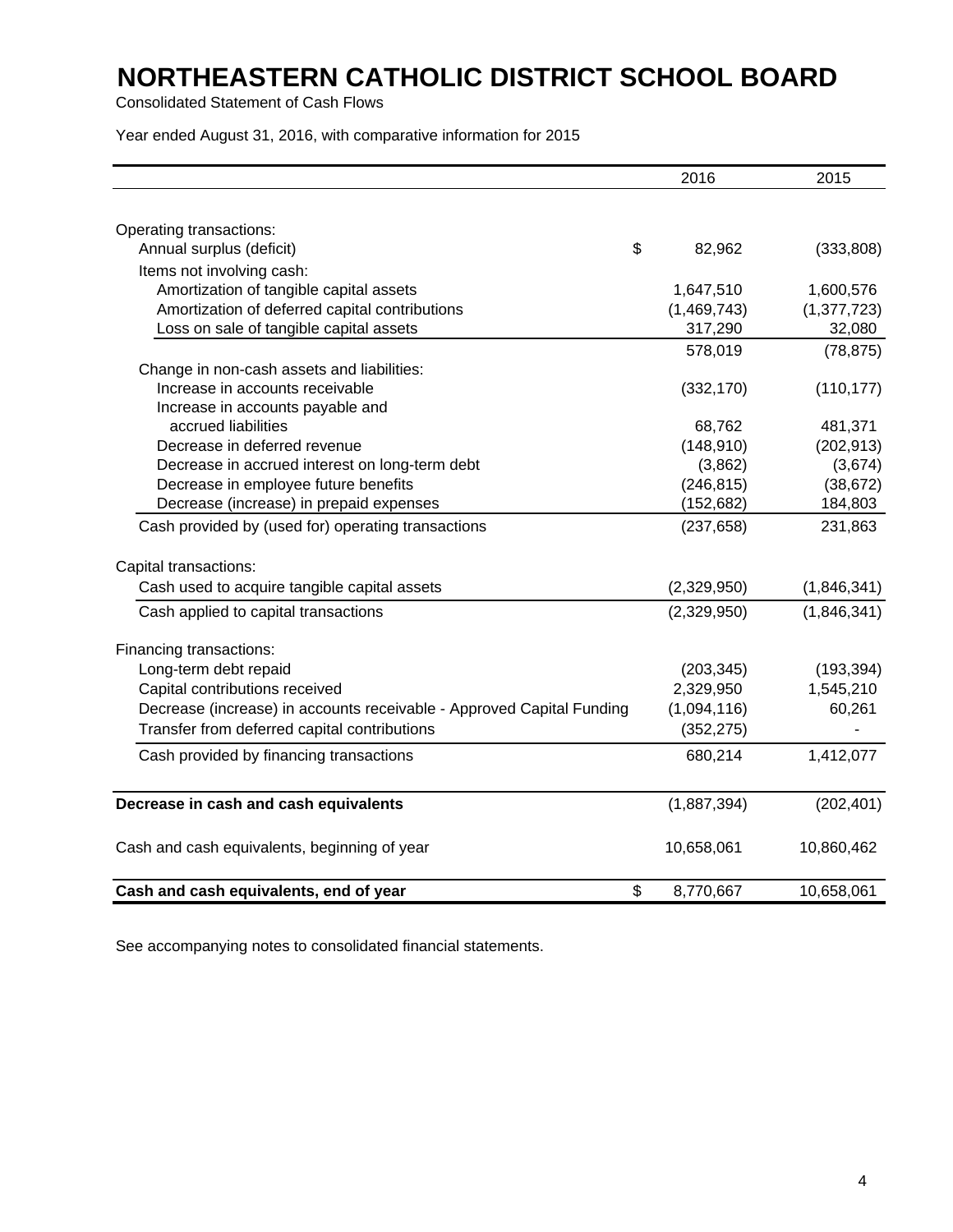Notes to Consolidated Financial Statements

Year ended August 31, 2016

The Northeastern Catholic District School Board is an English Catholic school board formed on January 1, 1998 from the English Language sections of four separate school boards. The School Board, which covers an area from Cobalt to Moosonee, Ontario, has one secondary and thirteen elementary schools under its jurisdiction.

#### **1. Significant accounting policies:**

The consolidated financial statements of the Northeastern Catholic District School Board (the "Board") have been prepared by management in accordance with the basis of accounting described below. The consolidated financial statements contain the following significant accounting policies:

(a) Basis of accounting:

The consolidated financial statements have been prepared in accordance with the Financial Administration Act supplemented by Ontario Ministry of Education memorandum 2004:B2 and Ontario Regulation 395/11 of the Financial Administration Act.

The Financial Administration Act requires that the consolidated financial statements be prepared in accordance with the accounting principles determined by the relevant ministry of the Government of Ontario. A directive was provided by the Ontario Ministry of Education within memorandum 2004:B2 requiring school boards to adopt Canadian public sector accounting standards commencing with their year ended August 31, 2004 and that changes may be required to the application of these standards as a result of regulation.

In 2011, the government passed Ontario Regulation 395/11 of the Financial Administration Act. The regulation requires that contributions received or receivable for the acquisition or development of depreciable tangible capital assets and contributions of depreciable tangible capital assets for use in providing services, be recorded as deferred capital contributions and be recognized as revenue in the statement of operations and accumulated surplus over the periods during which the asset is used to provide service at the same rate that amortization is recognized in respect of the related asset. The regulation further requires that if the net book value of the depreciable tangible capital asset is reduced for any reason other than amortization, a proportionate reduction of the deferred capital contribution along with a proportionate increase in the revenue be recognized. For Ontario school boards, these contributions include government transfers, externally restricted contributions and, historically, property tax revenue.

The accounting policy requirements under Ontario Regulation 395/11 are significantly different from the requirements of Canadian public sector accounting standards which require that:

- government transfers, which do not contain a stipulation that creates a liability, be recognized as revenue by the recipient when approved by the transferor and the eligibility criteria have been met in accordance with public sector accounting standard PS3410;
- externally restricted contributions be recognized as revenue in the period in which the resources are used for the purpose or purposes specified in accordance with public sector accounting standard PS3100; and
- property taxation revenue be reported as revenue when received or receivable in accordance with public sector accounting standard PS3510.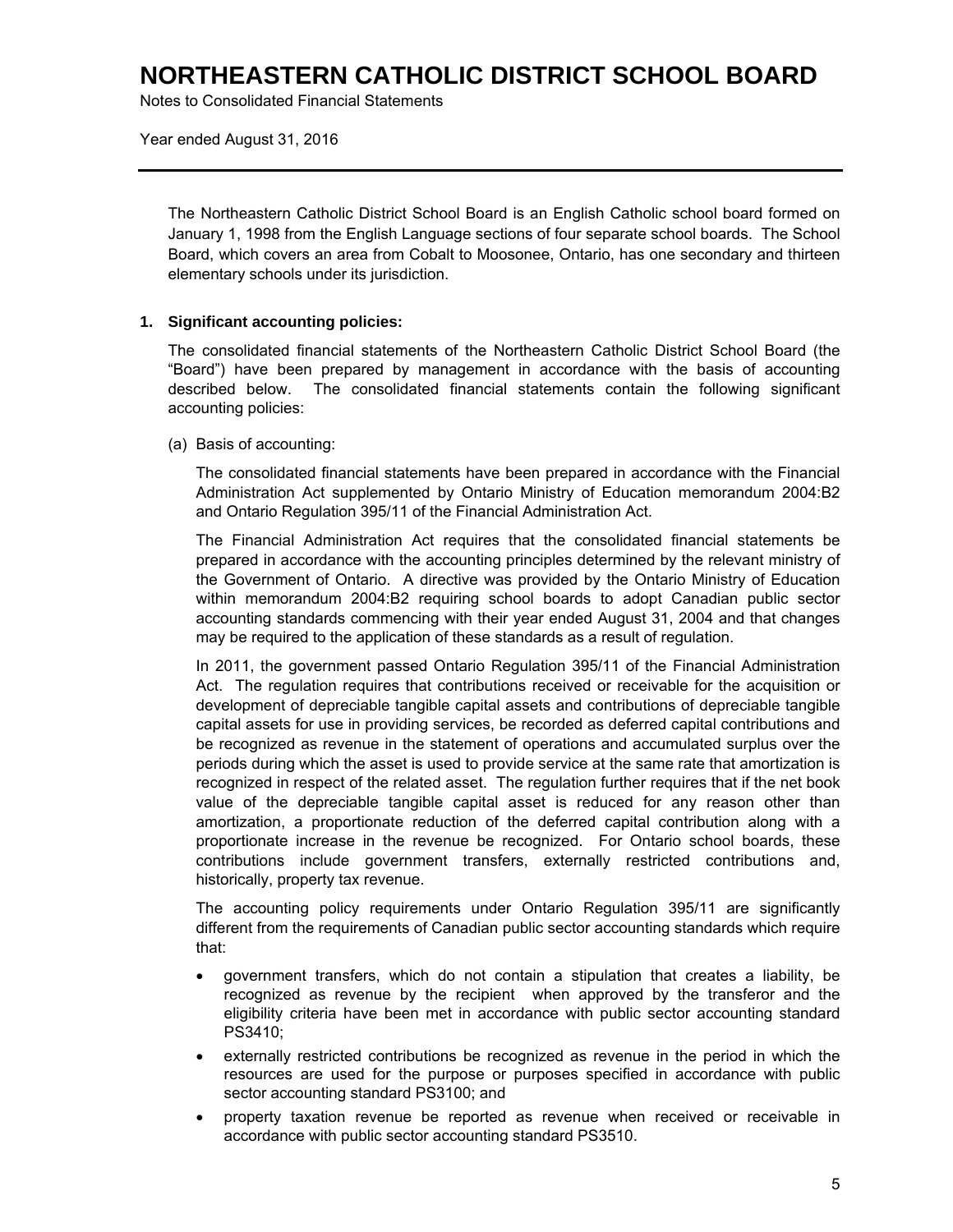Notes to Consolidated Financial Statements

Year ended August 31, 2016

#### **1. Significant accounting policies:**

(a) Basis of accounting (continued):

As a result, revenue recognized in the statement of operations and accumulated surplus and certain related deferred revenues and deferred capital contributions would be recorded differently under Canadian Public Sector Accounting Standards.

(b) Reporting entity:

The consolidated financial statements reflect the assets, liabilities, revenues and expenses of the reporting entity. The reporting entity is comprised of all organizations accountable for the administration of their financial affairs and resources to the Board and which are controlled by the Board, including:

- i) School generated funds: the assets, liabilities, revenues, expenses that exist at the school level and which are deemed to be controlled by the Board, have been reflected in the consolidated financial statements.
- ii) The Board is one of three school boards that entered into a partnership agreement to share certain costs related to transportation. As a result, the Board's consolidated financial statements reflect proportionate consolidation, whereby they include the assets that it controls, the liabilities that it has incurred, and its pro-rata share of revenue and expenses.
- (c) Trust funds:

Trust funds and their related operations administered by the Board are not included in the consolidated financial statements as they are not controlled by the Board.

(d) Cash and cash equivalents:

Cash and cash equivalents consist of cash-on-hand, demand deposits and short-term investments. Short-term investments are highly liquid, subject to insignificant risk of changes in value and have a short maturity term of less than 90 days.

(e) Deferred revenue:

The Board receives amounts pursuant to legislation, regulation or agreement that may only be used for certain programs or in the delivery of specific services and transactions. These amounts are recognized as revenue in the fiscal year the related expenditures are incurred or services performed.

(f) Deferred capital contributions:

Contributions received or receivable for the purpose of acquiring or developing a depreciable tangible capital asset for use in providing services, or any contributions of depreciable tangible capital assets received or receivable for use in providing services, are recorded as deferred capital contributions when the asset is acquired as required under Ontario Regulation 395/11 of the Financial Administration Act. Amounts are recognized into revenue at the same rate as the related tangible capital asset is amortized.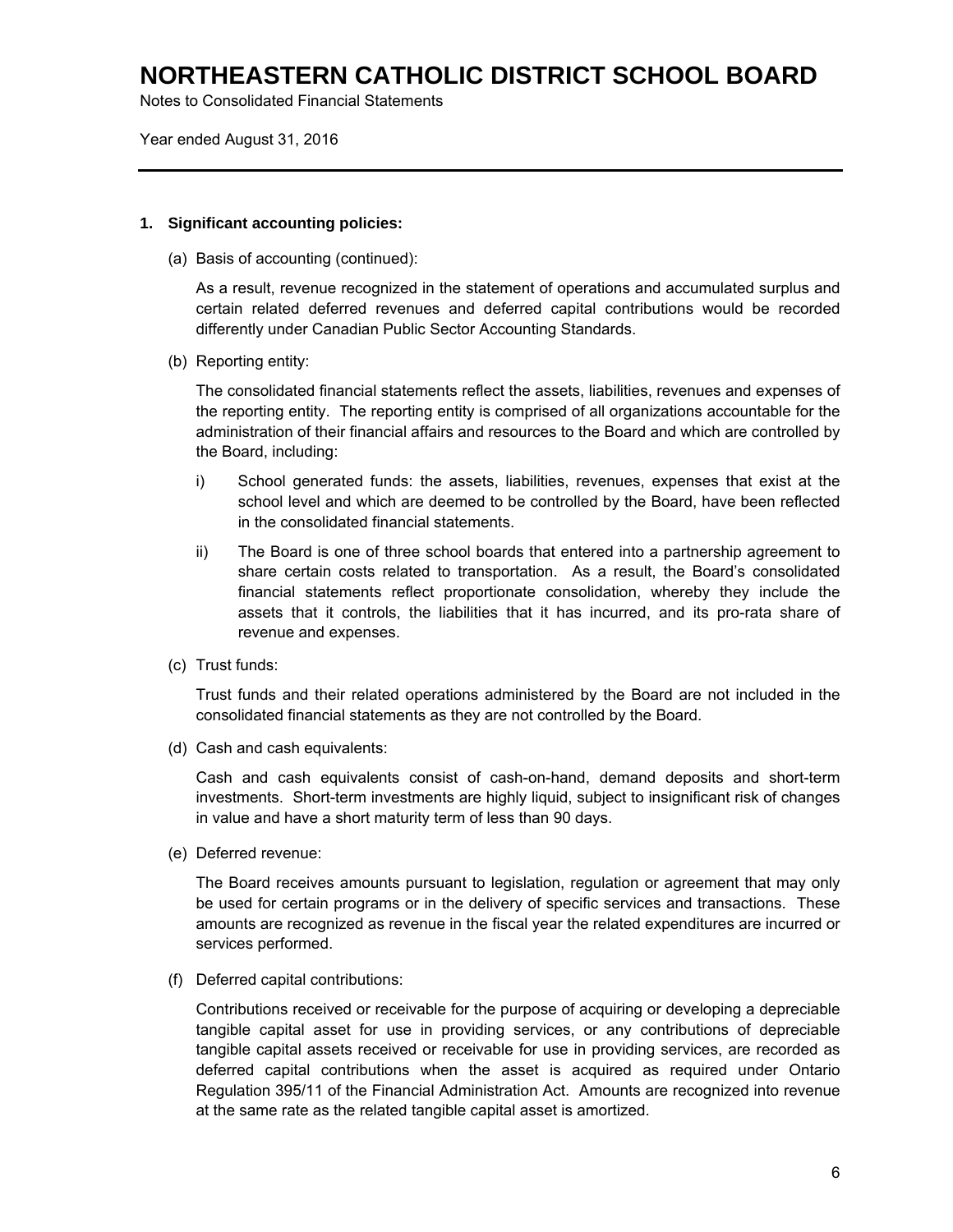Notes to Consolidated Financial Statements

Year ended August 31, 2016

#### **1. Significant accounting policies (continued):**

(g) Retirement and other employee future benefits:

The Board provides defined retirement and other future benefits to specified employee groups. These benefits include pension, life insurance and health care benefits, retirement gratuity, worker's compensation and long-term disability benefits. The Board accrues its obligation for these employee benefits. The Board has adopted the following accounting policies with respect to accounting for these employee benefits:

(i) The costs of self-insured retirement and other employee future benefit plans are actuarially determined using management's best estimate of salary escalation, accumulated sick days, insurance and health care costs trends, disability recovery rates, long-term inflation rates and discount rates. The cost of retirement gratuities are actuarially determined using the employee's salary, banked sick days and years of service as at August 31, 2012 and management's best estimate of discount rates. Any actuarial gains and losses arising from changes to the discount rate are amortized over the expected average remaining services life of the employee group.

For self-insured retirement and other employee future benefits that vest or accumulate over the periods of service provided by employees, such as life insurance and health care benefits for retirees, the cost is actuarially determined using the projected benefits method prorated on service. Under this method, the benefit costs are recognized over the expected average service life of the employee group.

For those self-insured benefit obligations that arise from specific events that occur from time to time, such as obligations for worker's compensation, long-term disability and life insurance and health care benefits for those on disability leave, the cost is recognized immediately in the period the events occur. Any actuarial gains and losses that are related to these benefits are recognized immediately in the period they arise.

- (ii) The costs of multi-employer defined pension plan benefits, such as the Ontario Municipal Employees Retirement System ("OMERS") pensions, are the employer's contributions due to the plan in the period.
- (iii) The costs of insured benefits are the employer's portion of insurance premiums owed for coverage of employees during the period.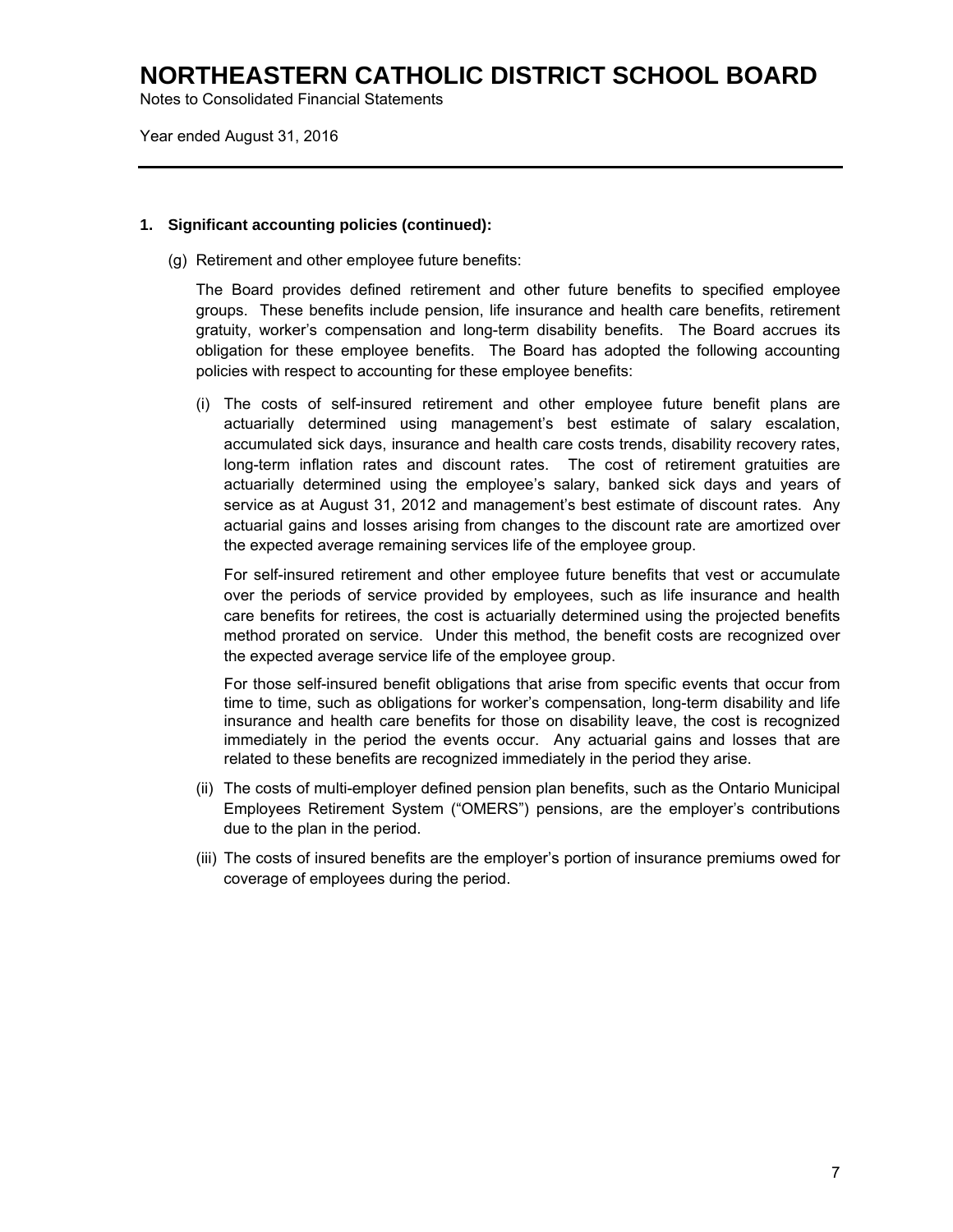Notes to Consolidated Financial Statements

Year ended August 31, 2016

#### **1. Significant accounting policies (continued):**

(h) Tangible capital assets:

Tangible capital assets are recorded at historical cost less accumulated amortization. Historical cost includes amounts that are directly attributable to acquisition, construction, development or betterment of the asset. The Board does not capitalize interest paid on debt used to finance the construction of tangible capital assets. When historical records were not available, other methods were used to estimate the cost and accumulated amortization.

Tangible capital assets, excluding land, are amortized on a straight-line basis over their estimated useful lives as follows:

| 15 years     |
|--------------|
| 40 years     |
| 20 years     |
| 5 - 15 years |
| 5 - 10 years |
| 5 years      |
|              |

Amortization is taken at 50% of the above rates in the year of acquisition.

Assets under construction and assets that related to pre-acquisition and pre-construction costs are not amortized until the asset is available for productive use.

Land permanently removed from service and held for resale is recorded at the lower of cost and estimated net realizable value. Cost includes amounts for improvements to prepare the land for sale or servicing. Buildings permanently removed from service and held for resale cease to be amortized and are recorded at the lower of carrying value and estimated net realizable value. Tangible capital assets which meet the criteria for financial assets are reclassified as "assets held for sale" on the Consolidated Statement of Financial Position.

Works of art and cultural and historic assets are not recorded as assets in these consolidated financial statements.

(i) Government transfers:

Government transfers, which include legislative grants, are recognized in the consolidated financial statements in the period in which events giving rise to the transfer occur, providing the transfers are authorized, any eligibility criteria have been met and reasonable estimates of the amount can be made. If government transfers contain stipulations which give rise to a liability, they are deferred and recognized in revenue when the stipulations are met.

Government transfers for capital are deferred as required by Regulation 395/11, recorded as deferred capital contributions (DCC) and recognized in the consolidated statement of operations at the same rate and over the same periods as the asset is amortized.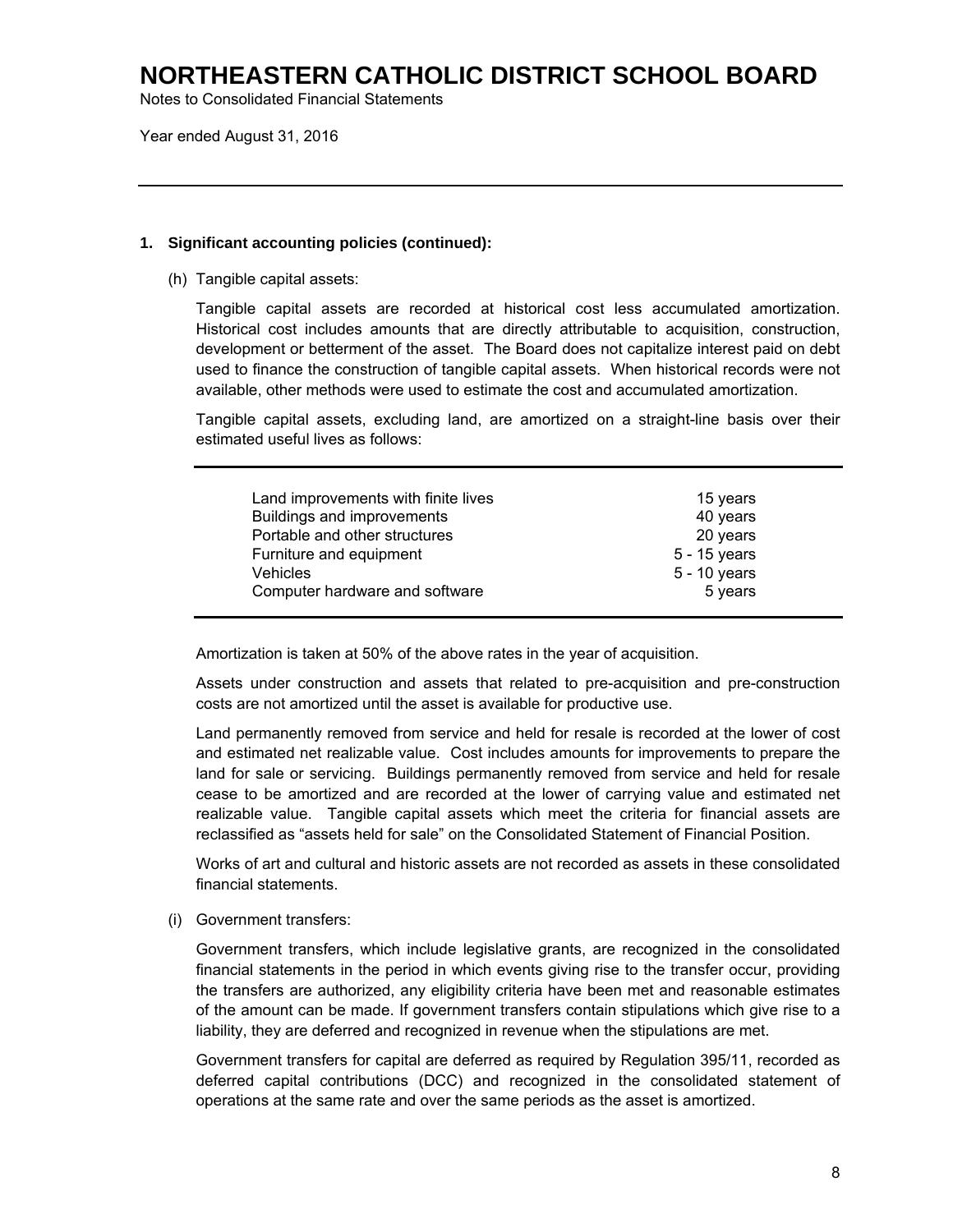Notes to Consolidated Financial Statements

Year ended August 31, 2016

#### **1. Significant accounting policies (continued):**

(j) Investment income:

Investment income is reported as revenue in the period earned.

When required by the funding government or related Act, investment income earned on externally restricted funds such as proceeds of disposition, special education, transition, distance schools and school renewal forms part of the respective deferred revenue balances.

(k) Budget figures:

Budget figures have been provided for comparison purposes and have been derived from the budget approved by the Trustees.

The budget approved by the Trustees is developed in accordance with the provincially mandated funding model for school boards and is used to manage program spending within the guidelines of the funding model.

The Board approves its budget annually. The approved operating budget for 2015-2016 is reflected on the Consolidated Statement of Operations and Accumulated Surplus, the budget was approved on June 17, 2015.

(l) Use of estimates:

The preparation of consolidated financial statements in conformity with the basis of accounting described in note 1 requires management to make estimates and assumptions that affect the reported amount of assets and liabilities and disclosure of contingent assets and liabilities at the date of the consolidated financial statements, and the reported amounts of revenues and expenses during the year. Actual results could differ from these current estimates. Significant estimates include assumptions used in performing actuarial valuations of employee future benefit liabilities.

These estimates are reviewed annually and, as adjustments become necessary, they are recorded in the period in which they become known.

(m) Municipal grants:

Under Public Sector Accounting Standards, the entity that determines and sets the tax levy records the revenue in the financial statements, which in the case of the Board, is the Province of Ontario. As a result, property tax revenue received from the municipalities is recorded as part of Provincial Legislative Grants as municipal grants.

#### **2. School leave program:**

Under the school leave program, teachers have the opportunity to be paid 80% of their salaries over four years. The remaining 20% is accumulated in a bank account to cover 80% of their salaries in the fifth year when they take a year leave of absence. The cash and related liability in the amount of \$52,528 (2015 - \$Nil) have been included with cash and cash equivalents, accounts receivable and accounts payable and accrued liabilities on the Consolidated Statement of Financial Position.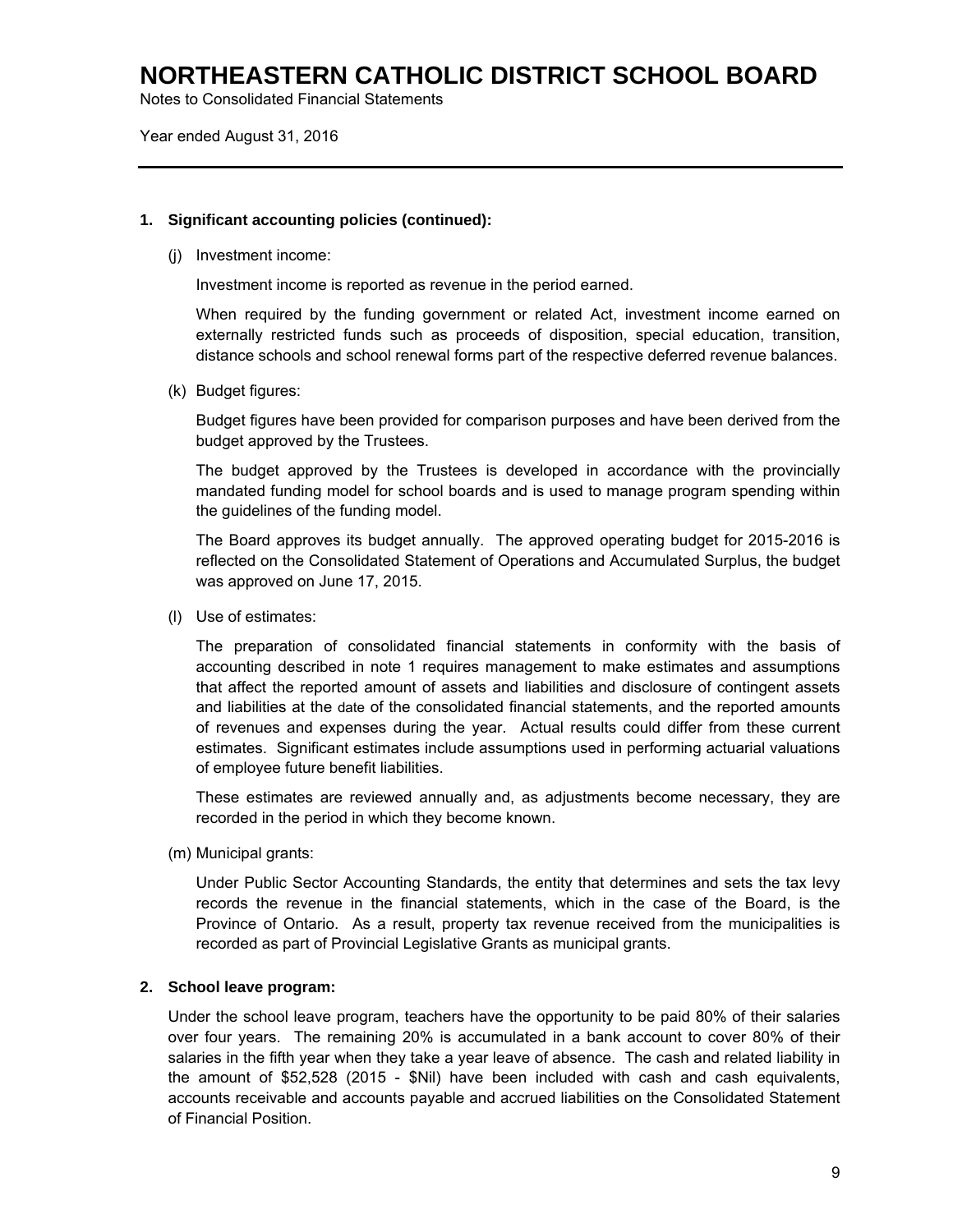Notes to Consolidated Financial Statements

Year ended August 31, 2016

#### **3. Accounts receivable:**

|                       |    | 2016      | 2015      |
|-----------------------|----|-----------|-----------|
| <b>Municipalities</b> | \$ | 480.294   | 502,598   |
| Government of Canada  |    | 665,207   | 522,465   |
| Government of Ontario |    | 998,238   | 619,449   |
| Other school boards   |    | 32,322    | 111,670   |
| Other                 |    | 3,842     | 91,551    |
|                       | S  | 2,179,903 | 1,847,733 |

#### **4. Accounts receivable – Approved Capital Funding:**

The Province of Ontario replaced variable capital funding with a one-time debt support grant in 2009-10. The Board received a one-time grant that recognizes capital debt as of August 31, 2010 that is supported by the existing capital programs. The Board receives this grant in cash over the remaining term of the existing capital debt instruments. The Board may also receive yearly capital grants to support capital programs, which would be reflected in this account receivable.

The Board has an account receivable from the Province of Ontario of \$2,829,094 (2015 - \$1,734,978) as at August 31, 2016 with respect to capital grants.

#### **5. Assets held for sale:**

As of August 31, 2016, \$294,896 (2015 - \$Nil) related to buildings and \$60,000 related to land were recorded as assets held for sale. During the year, one of the school properties were sold, and additional properties with a net book value of \$354,896 were reclassified during the year. Net proceeds of \$100,000 (2015 - \$Nil) were received on the sale of this property, which had a carrying value of \$Nil (2015 - \$Nil), resulting in a gain of \$100,000 (2015 - \$Nil). \$100,000 of that gain was deferred for future capital asset purchases according to Ontario Regulation 193/10.

#### **6. Accounts payable and accrued liabilities:**

|                                        |   | 2016      | 2015      |
|----------------------------------------|---|-----------|-----------|
|                                        |   |           |           |
| Trade payables and accrued liabilities | S | 1,929,203 | 1,628,918 |
| Government of Canada                   |   | 2,227     | 3.719     |
| Government of Ontario                  |   | 64,185    | 381,566   |
| Vacation payable                       |   | 426,714   | 250,791   |
| Other school boards                    |   | 23.960    | 112,533   |
|                                        |   | 2,446,289 | 2,377,527 |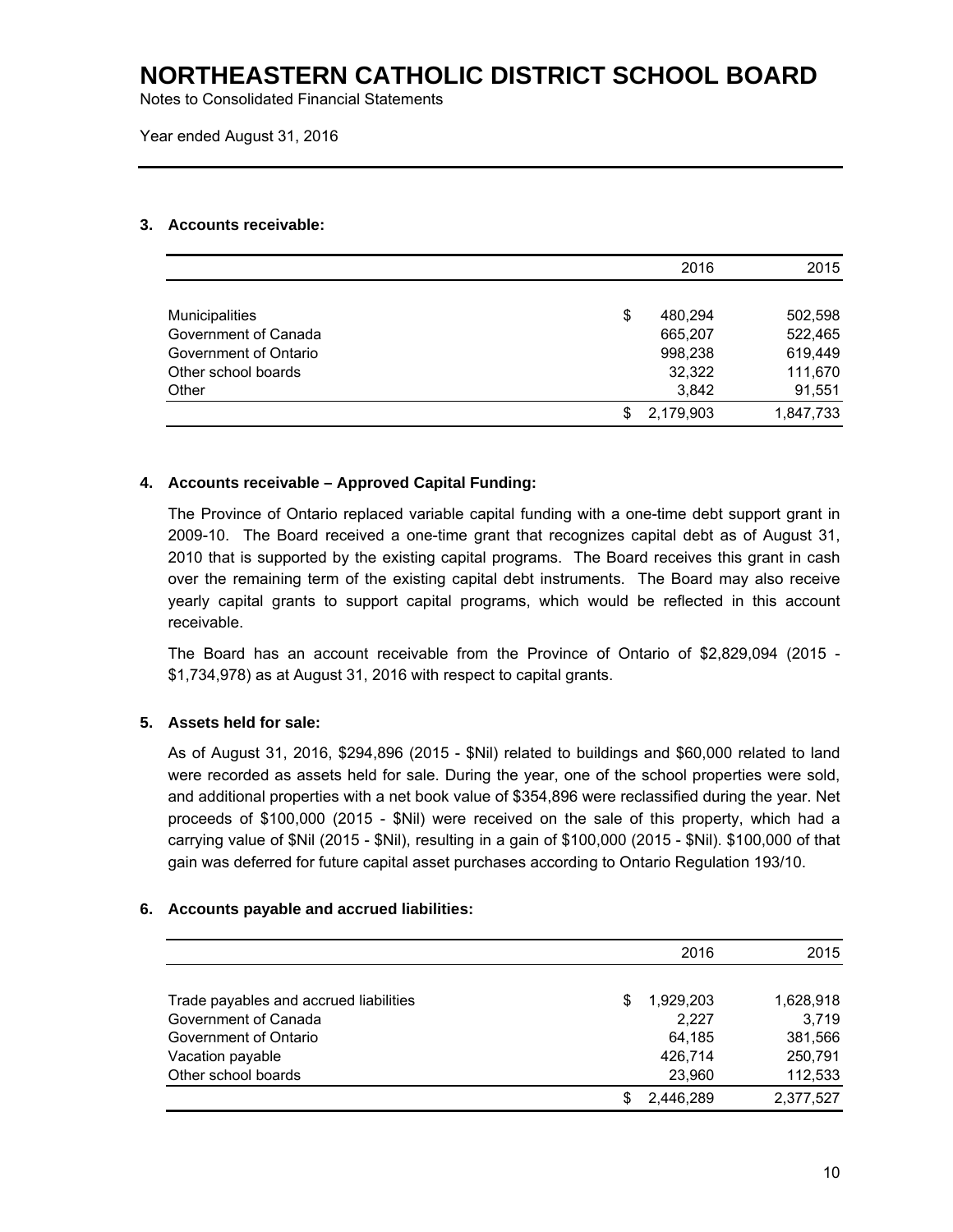Notes to Consolidated Financial Statements

Year ended August 31, 2016

#### **7. Temporary borrowing:**

The School Board has available to it a \$3,000,000 revolving demand credit facility to finance general operating requirements which bears interest at the Royal Bank Prime rate less 0.75% per annum. The School Board also has available to it a \$1,000,000 lease line of credit to finance the acquisition of equipment only. The Board did not utilize these credit facilities during the year.

#### **8. Deferred revenue:**

Deferred revenue consists of amounts received by the Board that are restricted for specific purposes by the funder and amounts that are required to be set aside by the Board for specific purposes, legislation, regulation or agreement.

Deferred revenue is comprised of:

|                                          |    | Balance at<br>August 31,<br>2015 | Externally<br>restricted<br>revenue and<br>investment<br>income | Revenue<br>recognized<br>in the<br>period | Transfers (to)<br>deferred<br>capital<br>contributions | Balance at<br>August 31,<br>2016 |
|------------------------------------------|----|----------------------------------|-----------------------------------------------------------------|-------------------------------------------|--------------------------------------------------------|----------------------------------|
| Amounts restricted by                    |    |                                  |                                                                 |                                           |                                                        |                                  |
| legislation, regulation or<br>agreement: |    |                                  |                                                                 |                                           |                                                        |                                  |
| Proceeds of disposition                  | S  | 899,462                          | 108,606                                                         |                                           |                                                        | 1,008,068                        |
| Special education                        |    | 464,930                          | 4,512,718                                                       | (4,483,329)                               |                                                        | 494,319                          |
| School renewal                           |    | 1,212,150                        | 989,945                                                         | (371, 544)                                | (677, 485)                                             | 1,153,066                        |
| School condition improvement             |    | 477,465                          |                                                                 |                                           | (477, 465)                                             |                                  |
| Assets held for sale                     |    |                                  | 294,896                                                         |                                           |                                                        | 294,896                          |
| <b>Mental Health Leader</b>              |    | 120,000                          | 119,832                                                         | (120,000)                                 |                                                        | 119,832                          |
| Ministry of Training, Colleges           |    |                                  |                                                                 |                                           |                                                        |                                  |
| and Universities                         |    | 58,939                           | 264,496                                                         | (271, 295)                                |                                                        | 52,140                           |
| Education Programs -                     |    |                                  |                                                                 |                                           |                                                        |                                  |
| Other (EPO)                              |    | 117,867                          | 1,155,196                                                       | (1, 160, 534)                             |                                                        | 112,529                          |
| Child-care retrofit                      |    | 40,906                           |                                                                 |                                           |                                                        | 40,906                           |
|                                          |    | 3,391,719                        | 7,445,689                                                       | (6,406,702)                               | (1, 154, 950)                                          | 3,275,756                        |
| Amounts restricted by                    |    |                                  |                                                                 |                                           |                                                        |                                  |
| external contributor                     |    | 61,204                           | 296,840                                                         | (329, 787)                                |                                                        | 28,257                           |
| Total                                    | \$ | 3,452,923                        | 7.742.529                                                       | (6,736,489)                               | (1, 154, 950)                                          | 3,304,013                        |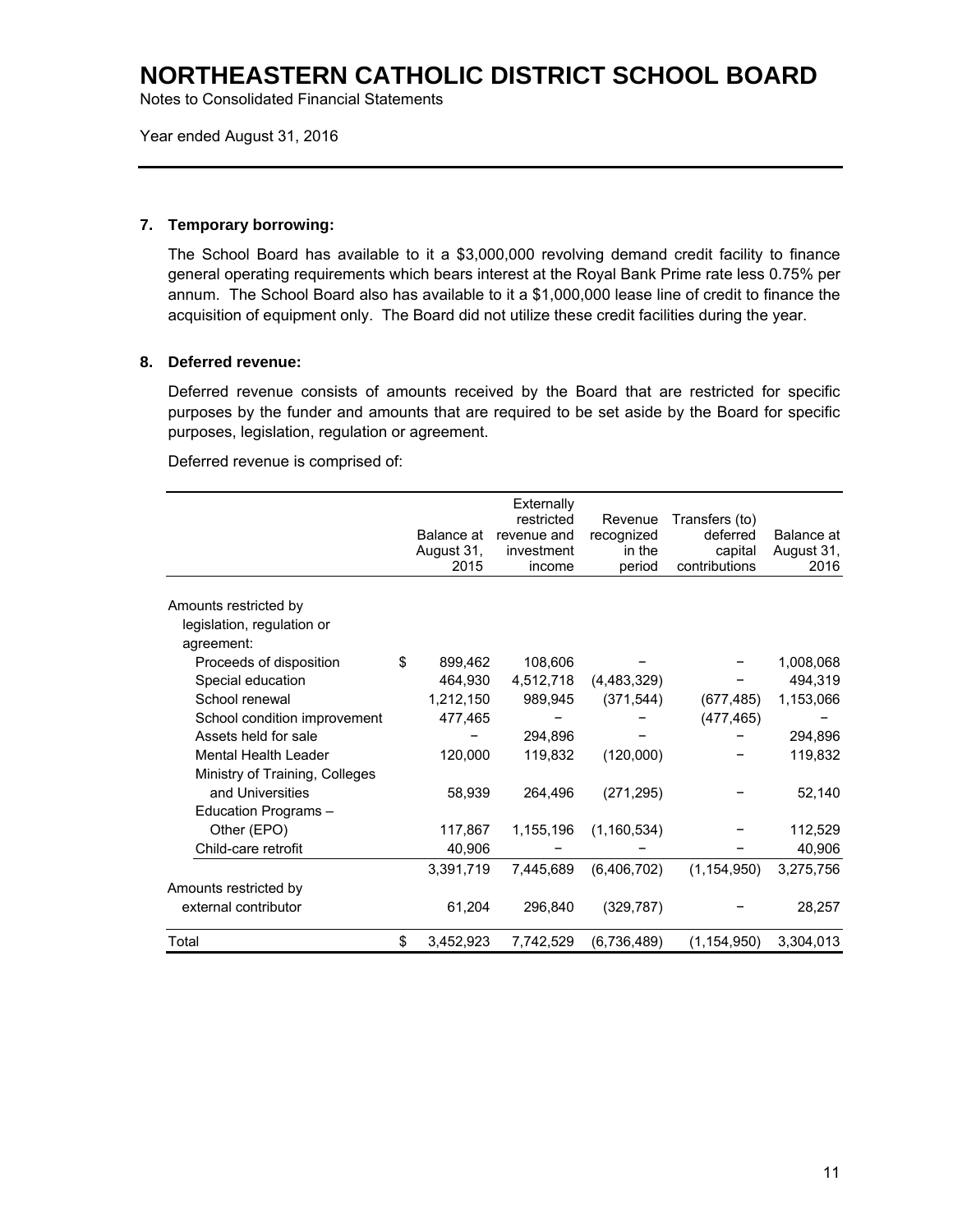Notes to Consolidated Financial Statements

Year ended August 31, 2016

#### **9. Deferred capital contributions:**

Deferred capital contributions include grants and contributions received that are used for the acquisition of tangible capital assets in accordance with Regulation 395/11 that have been expended by year-end. The contributions are amortized into revenue over the life of the asset acquired.

|                                             | 2016              | 2015        |
|---------------------------------------------|-------------------|-------------|
|                                             |                   |             |
| Balance, beginning of year                  | \$ 25,797,782     | 25,630,295  |
| Additions to deferred capital contributions | 2,329,950         | 1,545,210   |
| Assets held for sale                        | (294,896)         |             |
| Disposal of deferred capital contributions  | (57, 379)         |             |
| Revenue recognized during the year          | (1,469,743)       | (1,377,723) |
| Balance, end of year                        | 26,305,714<br>SS. | 25,797,782  |

#### **10. Employee future benefits:**

The Board provides defined retirement and other future benefits to specified employee groups. These benefits include pension, life insurance and health care benefits, retirement gratuity, worker's compensation and long-term disability benefits.

a) Plan changes:

In 2013, changes were made to the short-term leave and disability plan. Under the new short-term leave and disability plan, 11 unused sick leave days may be carried forward into the following year only, to be used to top-up benefits received under the short-term leave and disability plan in that year. A provision has been established representing the expected usage of sick days that have been carried forward for benefit top-up in the following year.

Retirement life insurance, health and dental benefits have been grandfathered to existing retirees and employees who retired between September 1, 2012 and August 31, 2013. Effective September 1, 2013, any new retiree accessing retirement life, health or dental benefits will pay the full premiums for such benefits and will be included in a separate experience pool for participating retirees that is self-funded.

- b) Retirement benefits:
	- (i) Ontario Teacher's Pension Plan:

Teachers and related employee groups are eligible to be members of the Ontario Teacher's Pension Plan. Employer contributions for these employees are provided directly by the Government of Ontario. The pension costs and obligations related to this plan are a direct responsibility of the Province. Accordingly, no costs or liabilities related to this plan are included in the Board's consolidated financial statements.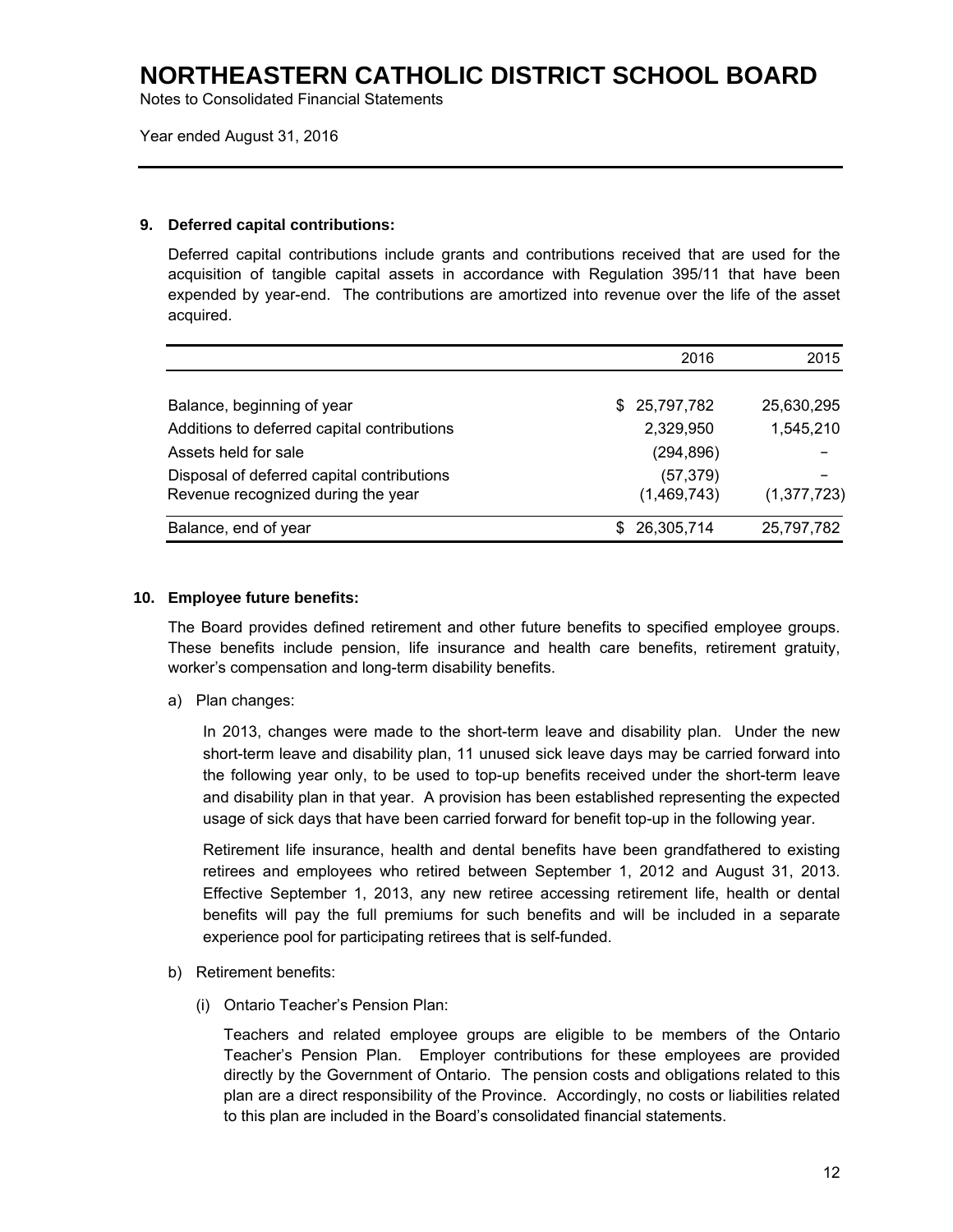Notes to Consolidated Financial Statements

Year ended August 31, 2016

#### **10. Employee future benefits** (continued)**:**

- b) Retirement benefits (continued):
	- (ii) Ontario Municipal Employees Retirement System:

All non-teaching employees of the Board are eligible to be members of the Ontario Municipal Employees Retirement System (OMERS), a multi-employer pension plan. The plan provides defined pension benefits to employees based on their length of service and rates of pay. The Board contributions equal the employee contributions to the plan. During the year ended August 31, 2016, the Board contributed \$452,159 (2015 - \$457,026) to the plan. As this is a multi-employer pension plan, these contributions are the Board's pension benefit expenses. No pension liability for this type of plan is included in the Board's consolidated financial statements.

(iii) Retirement gratuities:

The Board provides retirement gratuities to certain groups of employees hired prior to specified dates. The Board provides these benefits through an unfunded defined benefit plan. The benefit costs and liabilities related to this plan are included in the Board's consolidated financial statements. The amount of the gratuities payable to eligible employees at retirement is based on their salary, accumulated sick days, and years of service at August 31, 2012.

1. Voluntary Retirement Gratuity Early Payout Provision

During 2015-16, OECTA ratified agreements at the local and central level, which included a voluntary retirement gratuity early payout provision. The provision provided OECTA members the option of receiving a discounted frozen retirement gratuity benefit payment by August 31, 2016 (or the first pay period in September 2016 for CUPE).

This provision was also made available to all non-unionized school board employees, including principals and vice-principals. These payments will be made by August 31, 2016.

Some employees took the early payouts, which were discounted from the current financial statement carrying values. As a result, the reduction in the liability for those members who took the voluntary retirement gratuity early payout option was accompanied by actuarial gains in the board's 2015-16 year financial statements. This resulted in the board's employee future benefit liability decreasing by \$56,959.

(iv) Retirement life insurance, dental and health care benefits:

The Board provides life insurance, dental and health care benefits to certain employee groups after retirement until the members reach 65 years of age. The premiums are based on the Board experience and retirees' premiums may be subsidized by the Board. The benefit costs and liabilities related to the plan are provided through an unfunded defined benefit plan and are included in the Board's consolidated financial statements. Effective September 1, 2013, employees retiring on or after this date do not qualify for board subsidized premiums or contributions.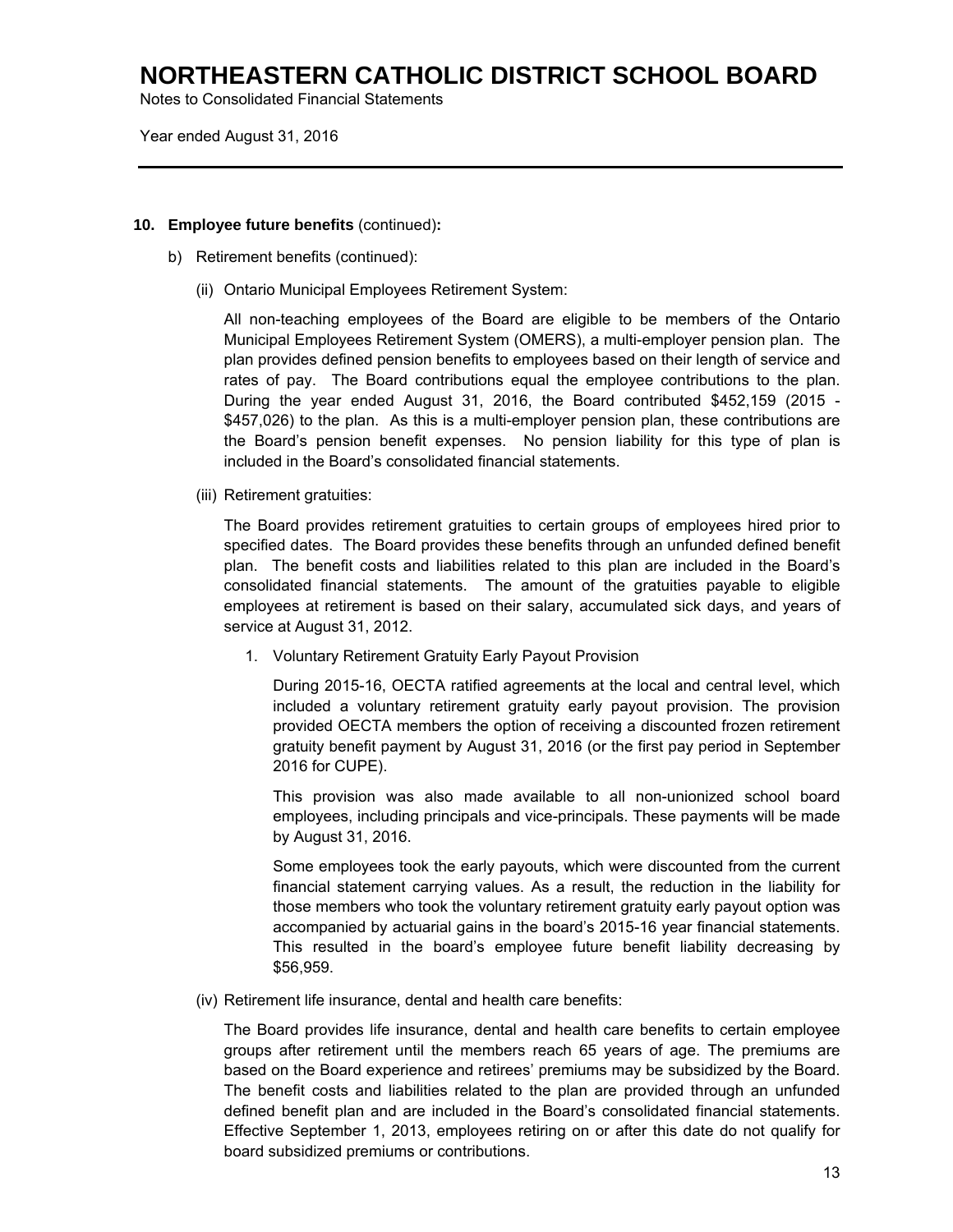Notes to Consolidated Financial Statements

Year ended August 31, 2016

#### **10. Employee future benefits** (continued)**:**

- c) Other employee future benefits:
	- (i) Workplace Safety and Insurance Board Obligations:

The Board is a Schedule 2 employer under the Workplace Safety and Insurance Act and, as such, assumes responsibility for the payment of all claims to its injured workers under the Act. The Board does not fund these obligations in advance of payments made under the Act. The benefit costs and liabilities related to this plan are included in the Board's consolidated financial statements. School boards are required to provide salary top-up to a maximum of 4 ½ years for employees receiving payments from the Workplace Safety and Insurance Board, where the collective agreement negotiated prior to 2012 included such a provision.

(ii) Long-term disability life insurance, dental and health care benefits:

The Board provides life insurance, dental and health care benefits to employees on longterm disability leave. The Board is responsible for the payment of life insurance premiums and the costs of health care benefits under this plan. The Board provides these benefits through an unfunded defined benefit plan. The costs of salary compensation paid to employees on long-term disability leave are fully insured and are not included in this plan.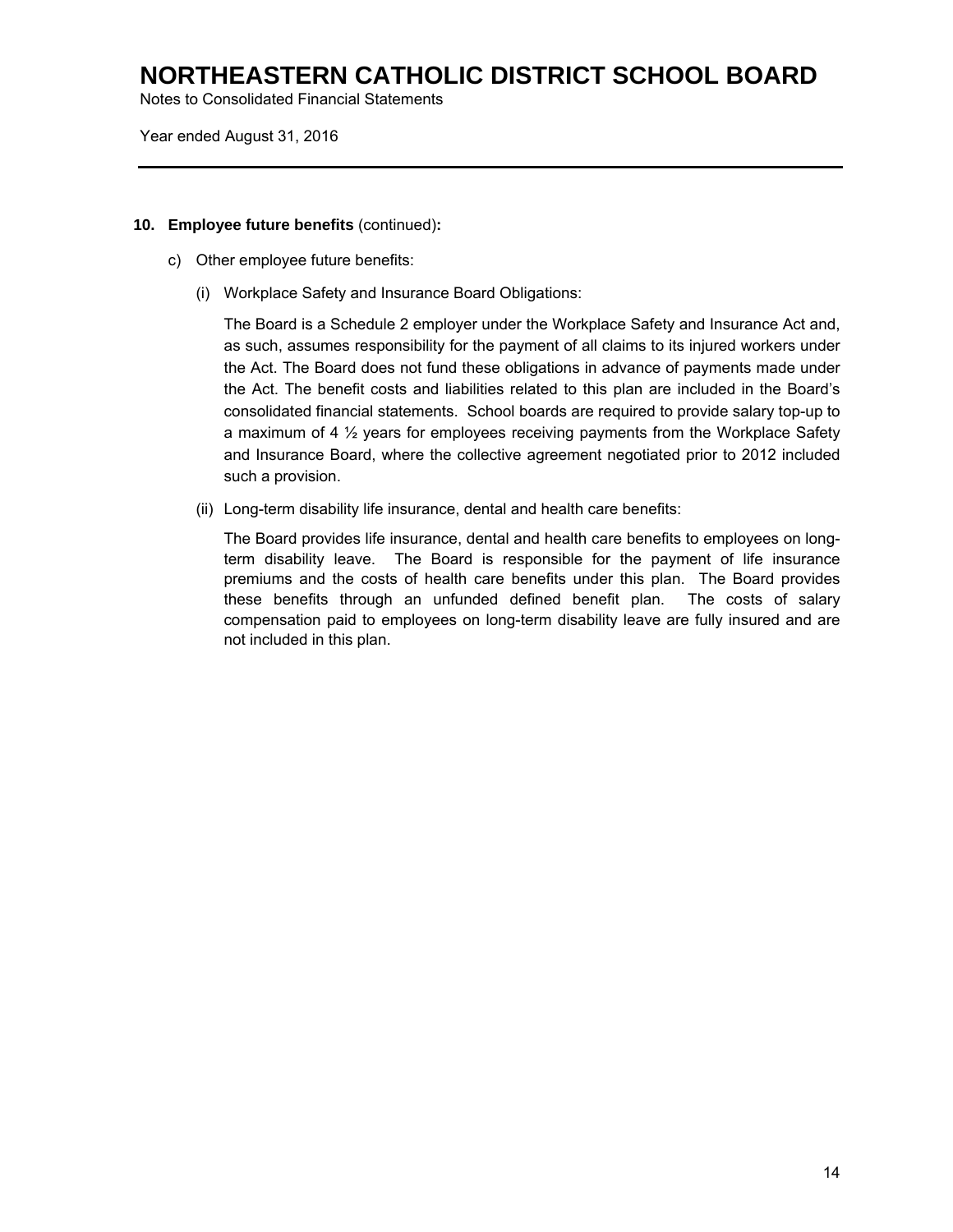Notes to Consolidated Financial Statements

Year ended August 31, 2016

#### **10. Employee future benefits** (continued)**:**

The accrued benefit obligations for employee future benefit plans as at August 31, 2016 are based on the most recent actuarial valuation completed for accounting purposes as at August 31, 2016. These actuarial valuations were based on assumptions about future events. The economic assumptions used in these valuations are the Board's best estimates of expected rates of:

|                                                | 2016 | 2015 |
|------------------------------------------------|------|------|
|                                                | $\%$ | $\%$ |
| Inflation                                      | 1.5  | 1.5  |
| Discount on accrued benefit obligations        | 2.05 | 2.45 |
| Discount on accrued benefit obligations - WSIB | 2.05 | 2.45 |

Assumed health care cost trend rates:

|                                                  | 2016                                                                                             | 2015                                                                                                     |
|--------------------------------------------------|--------------------------------------------------------------------------------------------------|----------------------------------------------------------------------------------------------------------|
| Health care cost escalation                      | 8% for 2015/16<br>reducing by $\frac{1}{4}\%$<br>in each year to<br>an ultimate rate<br>of 4.75% | $8.5\%$ for<br>2014/15<br>reducing by $\frac{1}{4}$ %<br>in each year to<br>an ultimate rate<br>of 4.75% |
| Dental care cost escalation                      | 4% for 2015/16<br>reducing by $\frac{1}{4}\%$<br>in each year to<br>an ultimate rate<br>of 3%    | 4.5% for<br>2014/15<br>reducing by $\frac{1}{4}\%$<br>in each year to<br>an ultimate rate<br>of $3%$     |
| Insurance and health care cost escalation - WSIB | 4.0%                                                                                             | 4.0%                                                                                                     |

The Board has internally appropriated an amount for sick leave totaling \$326,161 (2015 - \$323,328) and for WSIB totaling \$114,214 (2015 - \$113,220).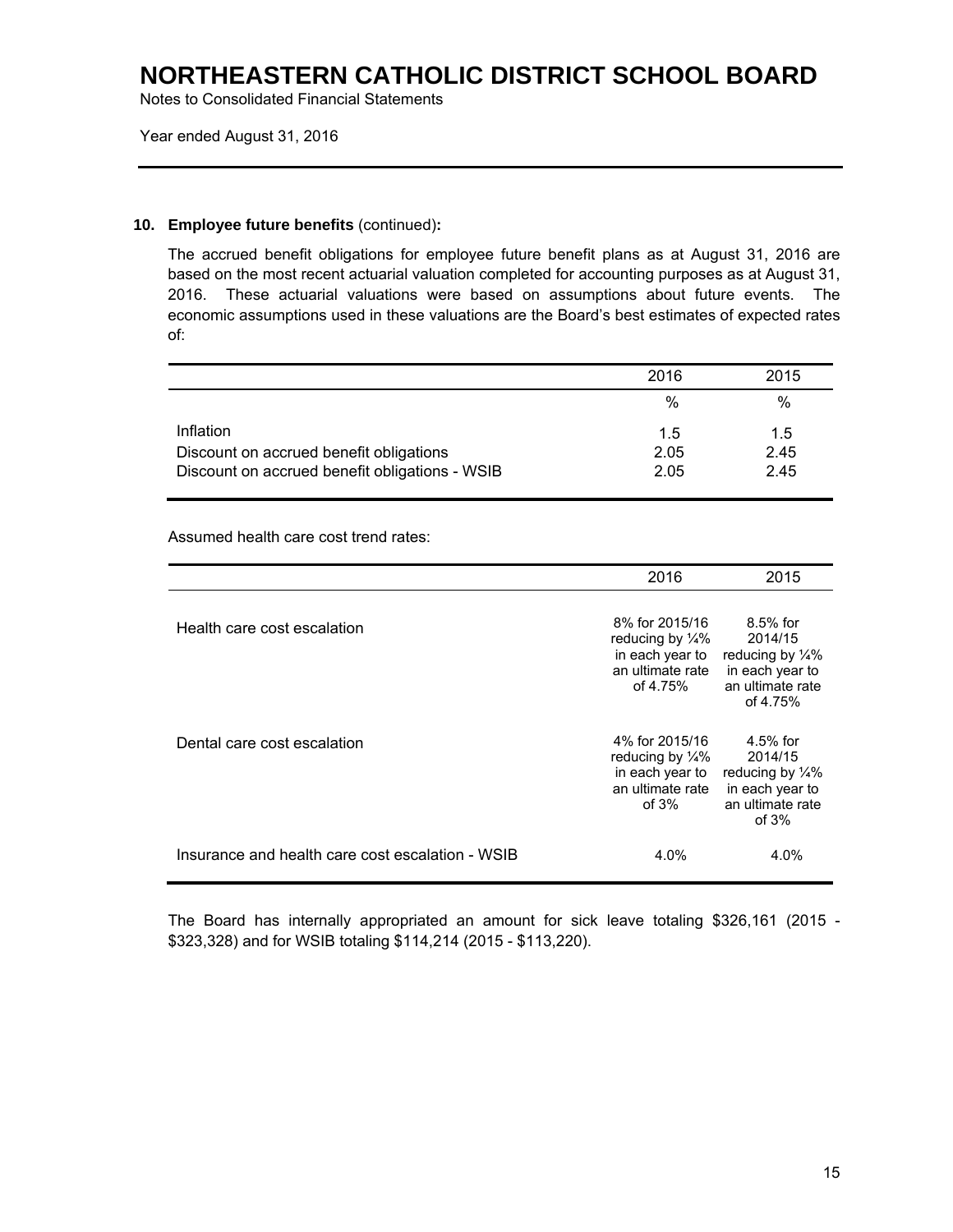Notes to Consolidated Financial Statements

Year ended August 31, 2016

### **10. Employee future benefits** (continued)**:**

Information with respect to the Board's retirement and other employee future benefit liability is as follows:

| <b>Accrued benefit obligation</b>                                                   |                               |                                                | 2016                                          | 2015                                           |
|-------------------------------------------------------------------------------------|-------------------------------|------------------------------------------------|-----------------------------------------------|------------------------------------------------|
|                                                                                     | Retirement<br><b>Benefits</b> | Other<br>Employee<br>Future<br><b>Benefits</b> | Employe<br>Total<br>Future<br><b>Benefits</b> | Total<br>Employee<br>Future<br><b>Benefits</b> |
| Accrued employee future benefit obligations<br>Unamortized actuarial gains/(losses) | \$<br>10.385                  | 1.329.853<br>(143,993)                         | 1,340,238<br>(143,993)                        | 1,500,230<br>(57, 170)                         |
|                                                                                     | \$<br>10.385                  | 1,185,860                                      | 1,196,245                                     | 1,443,060                                      |

| <b>Employee future benefit expenses</b>        |                               |                                                | 2016                                           | 2015                                           |
|------------------------------------------------|-------------------------------|------------------------------------------------|------------------------------------------------|------------------------------------------------|
|                                                | Retirement<br><b>Benefits</b> | Other<br>Employee<br>Future<br><b>Benefits</b> | Total<br>Employee<br>Future<br><b>Benefits</b> | Total<br>Employee<br>Future<br><b>Benefits</b> |
|                                                |                               |                                                |                                                |                                                |
| Current year benefit cost                      | \$<br>-                       | (11,049)                                       | (11,049)                                       | 41,081                                         |
| Interest on accrued benefit obligation         | 1.021                         | 32.817                                         | 33.838                                         | 41,242                                         |
| Benefit payments                               | (33,310)                      | (206, 922)                                     | (240, 232)                                     | (132,941)                                      |
| Amortization of actuarial losses (gains)       | (15,674)                      | 11,279                                         | (4,395)                                        | 11,946                                         |
| Employee future benefits expenses <sup>1</sup> | \$<br>(47, 963)               | (173, 875)                                     | (221, 838)                                     | (38,672)                                       |

**1** Excluding pension contributions to multi-employer pension plans, described in note 10(b).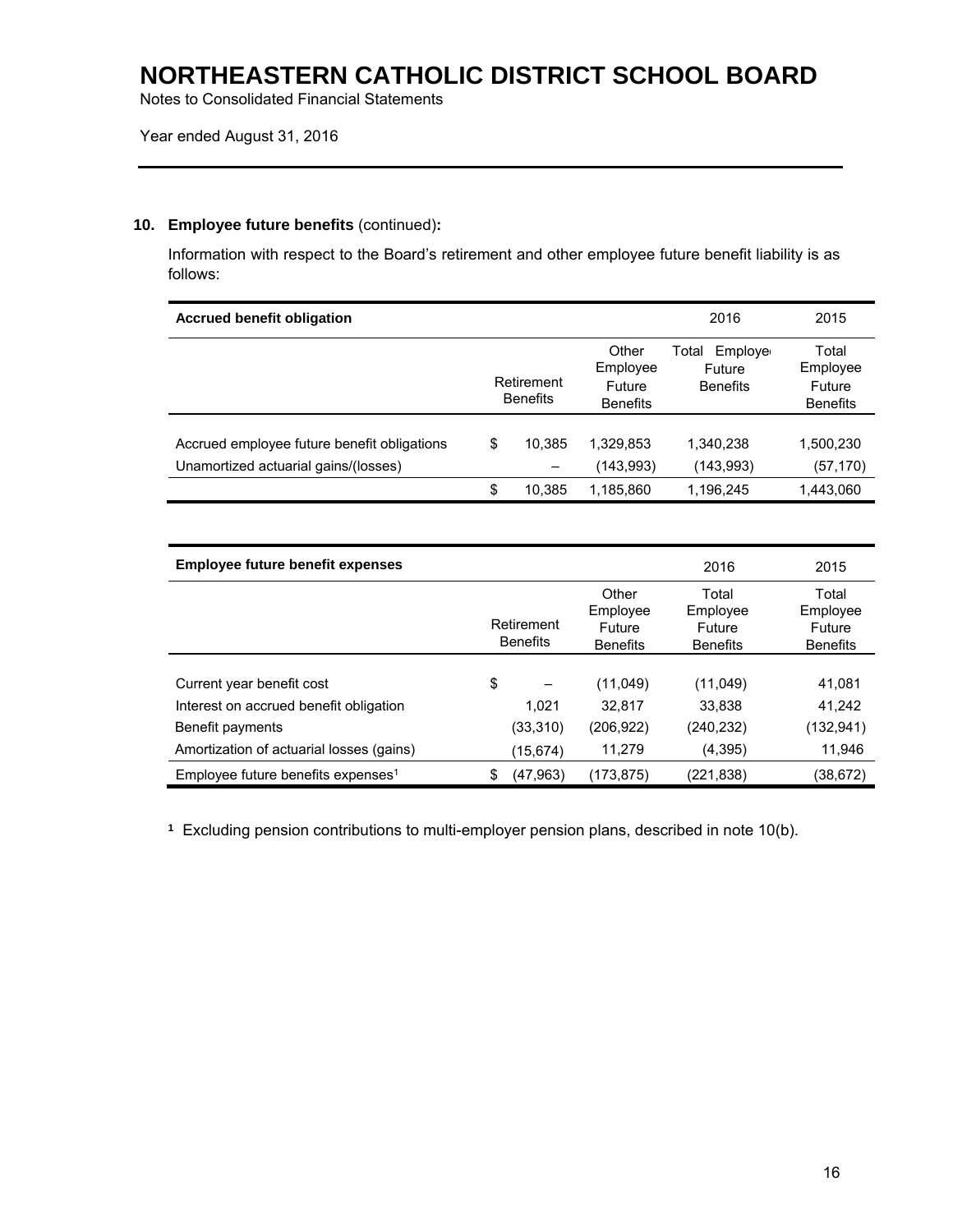Notes to Consolidated Financial Statements

Year ended August 31, 2016

#### **10. Employee future benefits** (continued)**:**

d) Benefit Plan Future Changes:

Currently, the Board provides health, dental and life insurance benefits for certain employees and retired individuals from school boards and has assumed liability for payment of benefits under these plans. As part of ratified labour collective agreements for unionized employees that bargain centrally and ratified central discussions with the principals and vice-principals associations, Employee Life and Health Trusts (ELHTs) will be established in 2016-17 for the following employee groups: OECTA, CUPE, non-unionized employees including principals and vice-principals. The ELHTs will provide health, life and dental benefits to teachers (excluding daily occasional teachers), education workers (excluding casual and temporary staff), other school board staff and retired individuals up to a school board's participation date into the ELHT. These benefits will be provided through a joint governance structure between the bargaining/employee groups, school board trustees associations and the Government of Ontario. Starting April 1, 2017 for OECTA and by August 31, 2017 for the remaining groups, the Board will no longer be responsible to provide benefits to the above-mentioned groups. The Board will transfer to the ELHTs an amount per full-time equivalency based on the 2014-15 actual benefit costs + 8.16% representing inflationary increases for 2015-16 and 2016-17. In addition, the Ministry of Education will provide an additional \$300 per FTE for active employees to the school board. These amounts will then be transferred to the Trust for the provision of employee and retiree benefits.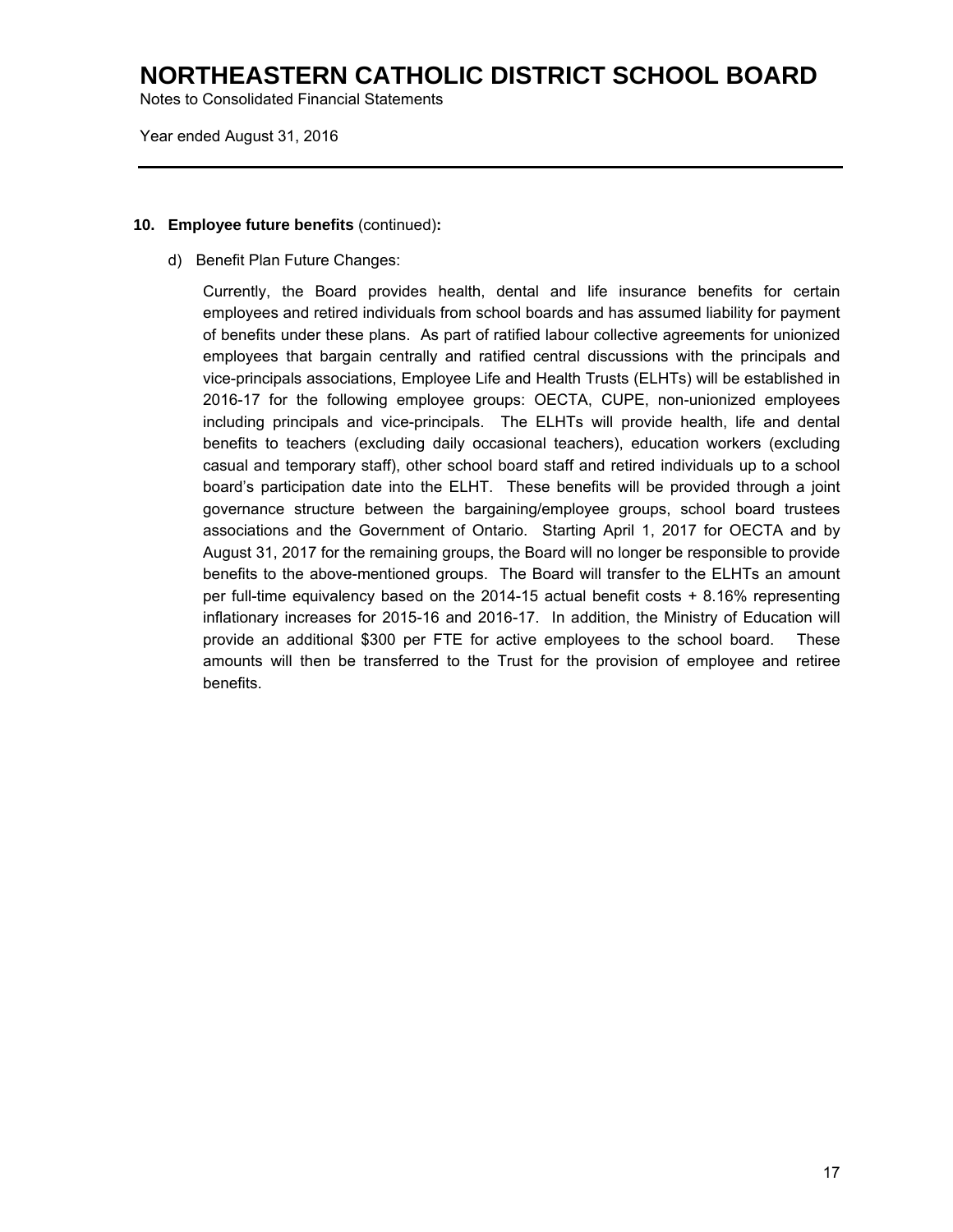Notes to Consolidated Financial Statements

### **11. Net long-term liabilities:**

Net long-term liabilities reported on the Consolidated Statement of Financial Position consist of the following:

|                                                                                                                                                                                                             | 2016            | 2015      |
|-------------------------------------------------------------------------------------------------------------------------------------------------------------------------------------------------------------|-----------------|-----------|
| Loan payable to The Canada Life Assurance Company,<br>bearing interest at 5.109% per annum, repayable in<br>semi-annual blended payments of \$160,394, is an<br>unsecured debenture, maturing April 5, 2031 | \$<br>3,332,825 | 3,477,762 |
| Loan payable to the Ontario Financing Authority with<br>interest rate of 4.9% per annum, repayable<br>semi-annual blended payments of \$45,090, is an<br>unsecured debenture maturing on March 3, 2033      | 1,024,208       | 1.062.779 |
| Loan payable to the Ontario Financing Authority with<br>interest rate of 5.232% per annum, repayable<br>semi-annual blended payments of \$27,376, is an<br>unsecured debenture maturing on April 13, 2035   | 652,363         | 672.200   |
|                                                                                                                                                                                                             | \$<br>5.009.396 | 5,212,741 |

Payments relating to the net long-term liabilities outstanding as at August 31, 2016 are due as follows:

|            | Principal     | Interest  | Total     |
|------------|---------------|-----------|-----------|
|            |               |           |           |
| 2016-2017  | \$<br>213,810 | 251,909   | 465,719   |
| 2017-2018  | 224,812       | 240,907   | 465,719   |
| 2018-2019  | 236,381       | 229,338   | 465,719   |
| 2019-2020  | 248,546       | 217,173   | 465,719   |
| 2020-2021  | 261,337       | 204.382   | 465,719   |
| Thereafter | 3,824,510     | 1,208,434 | 5,032,944 |
|            | 5,009,396     | 2,352,143 | 7,361,539 |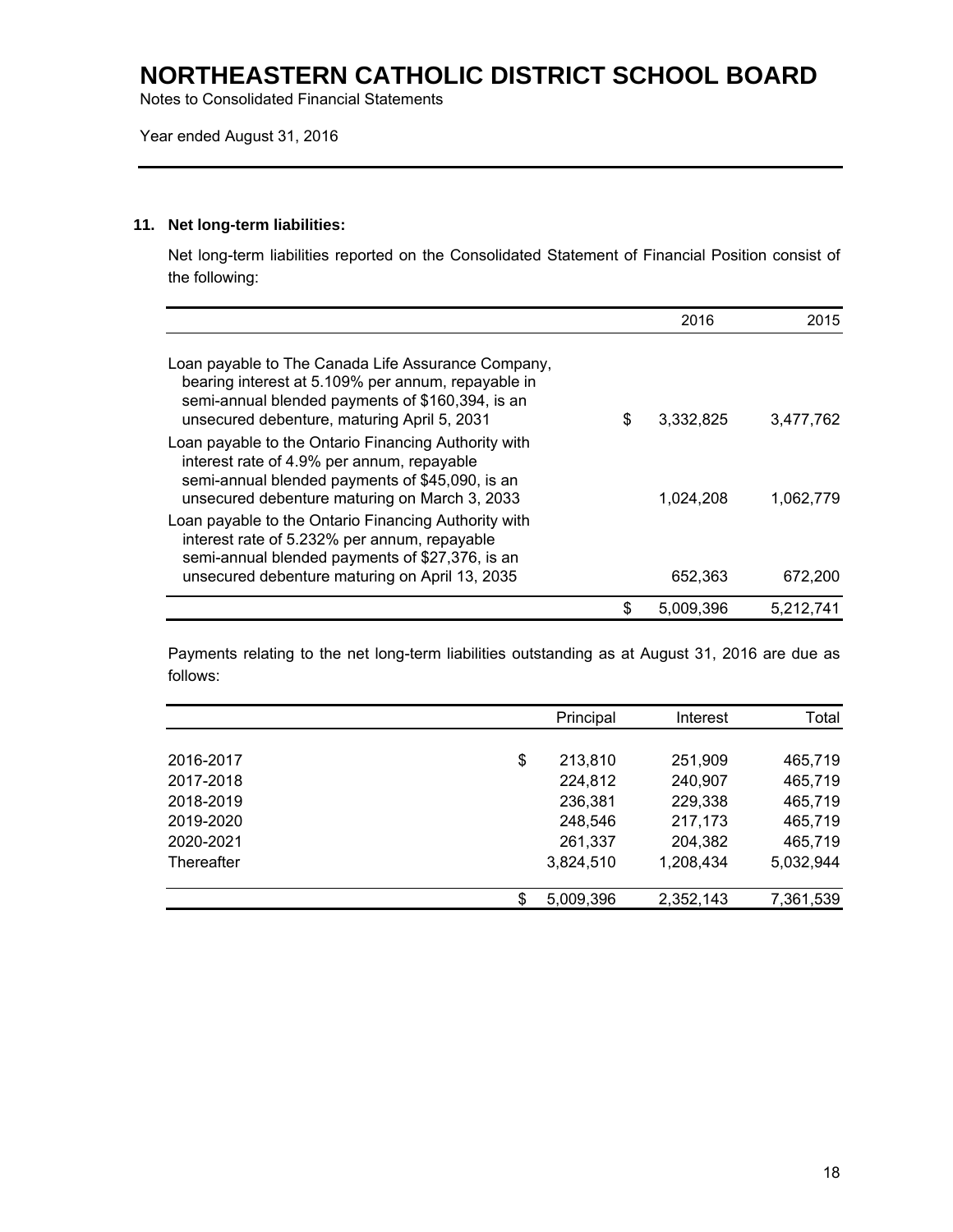Notes to Consolidated Financial Statements

Year ended August 31, 2016

#### **12. Other fees and revenue:**

|                         | 2016                    | 2015              |
|-------------------------|-------------------------|-------------------|
| Rental revenue<br>Other | \$<br>43,490<br>413,597 | 54,686<br>380,101 |
|                         | \$<br>457,087           | 434,787           |

#### **13. Expenses by object:**

The following is a summary of the expenses reported on the Consolidated Statement of Operations by object:

|                                         | 2016             | 2016       | 2015       |
|-----------------------------------------|------------------|------------|------------|
|                                         | <b>Budget</b>    | Actual     | Actual     |
| Current expenses:                       |                  |            |            |
| Salary and wages                        | 24,604,633<br>S  | 24,856,452 | 24,801,145 |
| <b>Employee benefits</b>                | 3,135,366        | 3,101,780  | 3,295,605  |
| Staff development                       | 335,560          | 290,091    | 335,026    |
| Supplies and services                   | 3,136,853        | 3,521,482  | 3,416,509  |
| Interest on long-term debt              | 262,374          | 258,511    | 268,652    |
| Rental                                  | 142,390          | 143,975    | 137,218    |
| Fees and contract services              | 4,562,038        | 4,787,839  | 4,949,287  |
| School funded activities                | 909,477          | 1,044,849  | 973,710    |
| Other                                   | 199,435          | 381,237    | 298,052    |
| Amortization of tangible capital assets | 1,687,852        | 1,647,510  | 1,600,576  |
|                                         | \$<br>38,975,978 | 40,033,726 | 40,075,780 |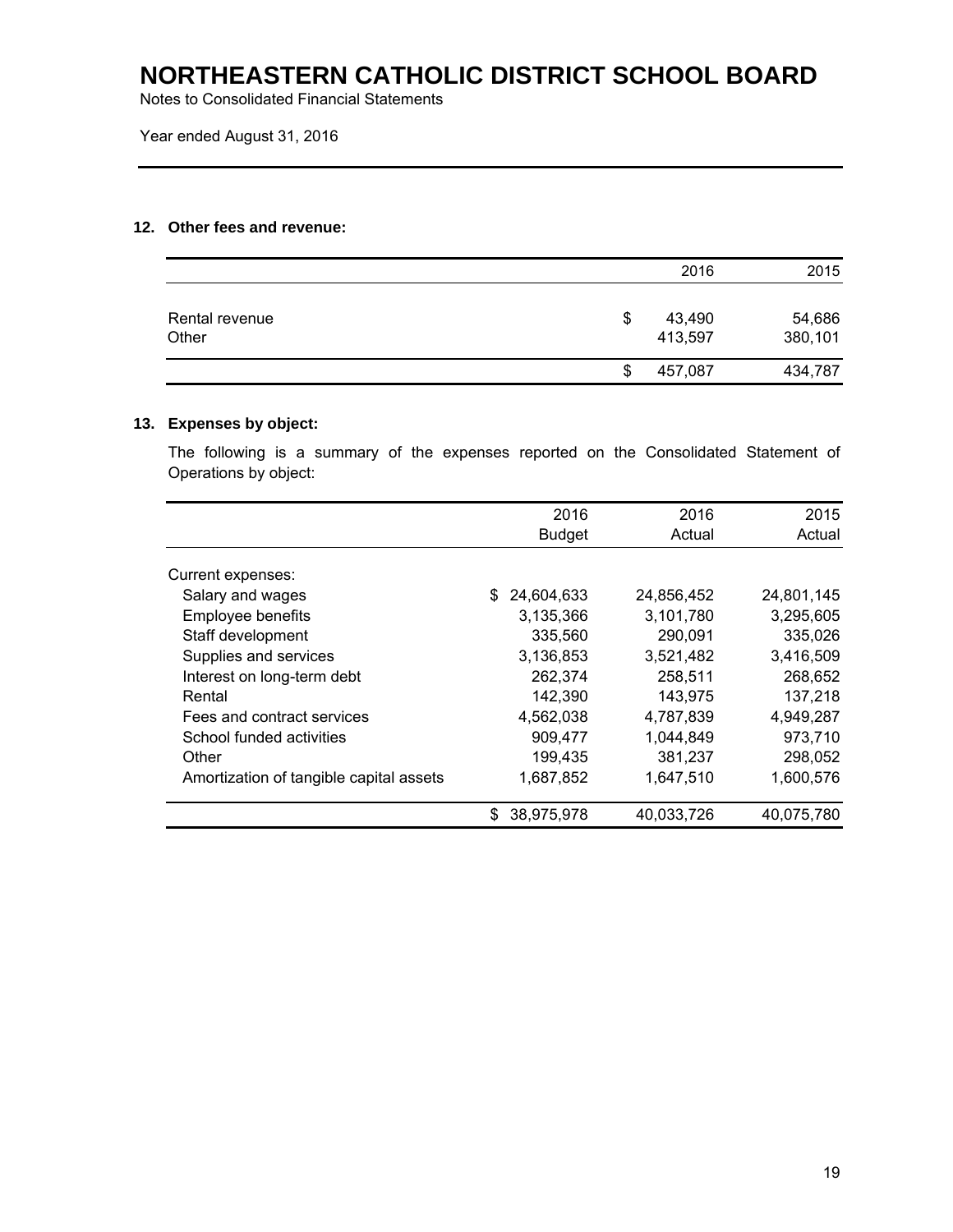Notes to Consolidated Financial Statements

Year ended August 31, 2016

### **14. Tangible capital assets:**

|                      | Balance at<br>August 31, |           |                  | <b>Disposals</b><br>and | Balance at<br>August 31, |
|----------------------|--------------------------|-----------|------------------|-------------------------|--------------------------|
| Cost                 | 2015                     | Additions | <b>Transfers</b> | Write-offs              | 2016                     |
|                      |                          |           |                  |                         |                          |
| Land                 | \$<br>354,600            |           | (60,000)         | (20,000)                | 274,600                  |
| Land improvements    | 348,331                  | 215,777   |                  |                         | 564,108                  |
| <b>Buildings</b>     | 42,477,679               | 2,091,698 | (351, 120)       |                         | 44,218,257               |
| Other buildings      | 731,425                  |           | (187, 850)       | (87, 125)               | 456,450                  |
| Portable structures  | 669,300                  |           |                  |                         | 669,300                  |
| Furniture            | 41,193                   |           |                  | (6,300)                 | 34,893                   |
| Equipment            | 274,477                  |           |                  | (32, 219)               | 242,258                  |
| First-time equipping | 117,676                  |           |                  |                         | 117,676                  |
| Vehicles             | 123,909                  |           |                  |                         | 123,909                  |
| Computer hardware    |                          |           |                  |                         |                          |
| and software         | 846,902                  | 22,475    |                  | (230, 530)              | 638,847                  |
| Total                | \$<br>45,985,492         | 2,329,950 | (598, 970)       | (376,174)               | 47,340,298               |

|                      | Balance at      |                  |            | Amortization | Balance at |
|----------------------|-----------------|------------------|------------|--------------|------------|
|                      | August 31,      |                  |            | Expense      | August 31, |
| Cost                 | 2015            | <b>Disposals</b> | Transfers  |              | 2016       |
| Land                 | \$              |                  |            |              |            |
| Land improvements    | 23,879          |                  |            | 23,909       | 47,788     |
| <b>Buildings</b>     | 15,210,743      | (29, 746)        | (179, 180) | 1,441,871    | 16,443,688 |
| Other buildings      | 217,210         |                  | (64, 894)  | 35,111       | 187,427    |
| Portable structures  | 566,336         |                  |            | 34,071       | 600,407    |
| Furniture            | 32,172          | (332)            |            | 1,818        | 33,658     |
| Equipment            | 186,589         | (3, 192)         |            | 18,468       | 201,865    |
| First-time equipping | 29,490          |                  |            | 11,862       | 41,352     |
| Vehicles             | 42,152          |                  |            | 12,391       | 54,543     |
| Computer hardware    |                 |                  |            |              |            |
| and software         | 476,973         | (25, 614)        |            | 68,009       | 519,368    |
| Total                | 16,785,544<br>S | (58,884)         | (244, 074) | 1,647,510    | 18,130,096 |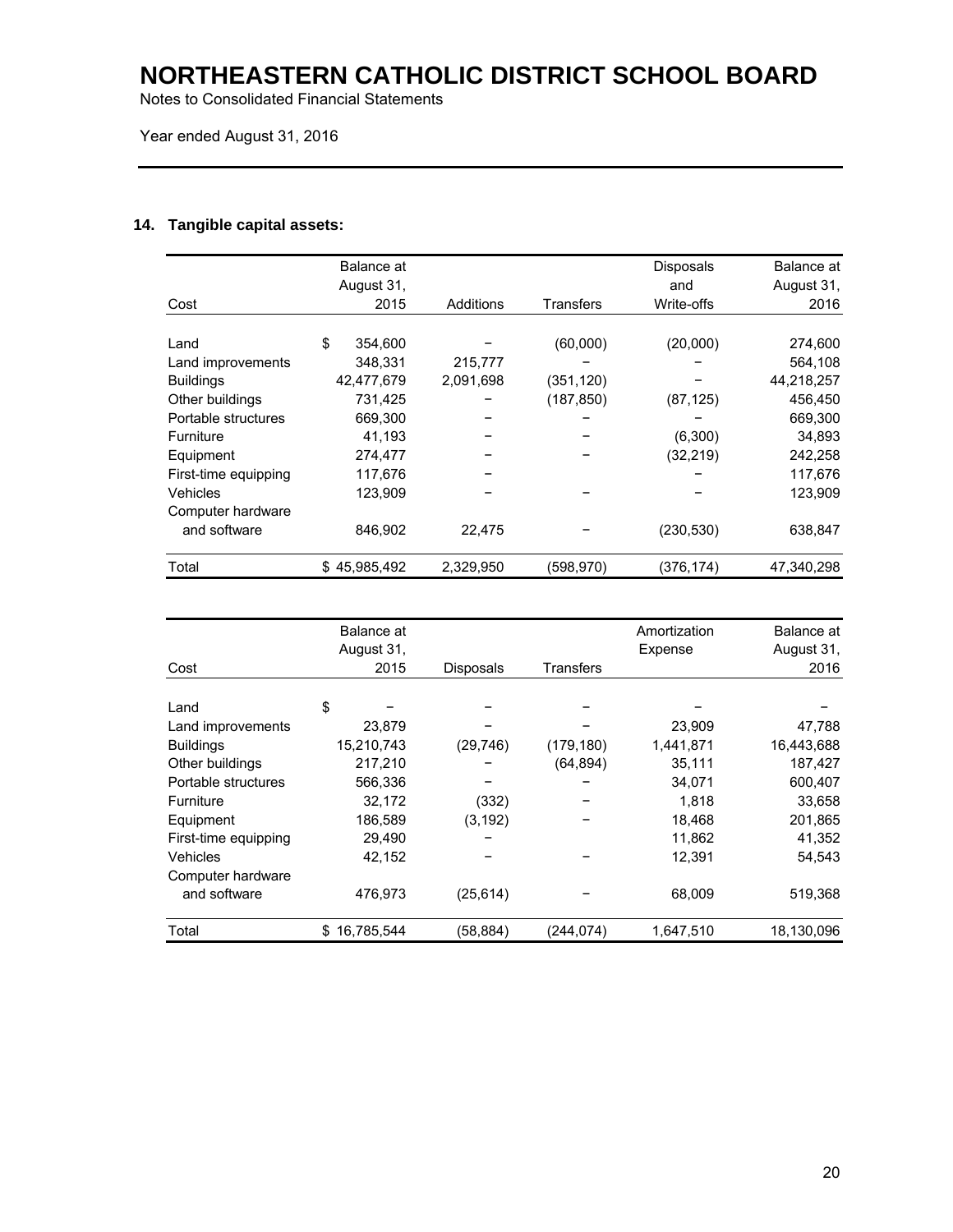Notes to Consolidated Financial Statements

Year ended August 31, 2016

### **14. Tangible capital assets (continued):**

|                                | Net book value  | Net book value  |
|--------------------------------|-----------------|-----------------|
|                                | August 31, 2015 | August 31, 2016 |
| Land                           | \$<br>354,600   | \$<br>274,600   |
| Land improvements              | 324,452         | 516,320         |
| <b>Buildings</b>               | 27,266,936      | 27,774,569      |
| Other buildings                | 514.215         | 269,023         |
| Portable structures            | 102,964         | 68,893          |
| Furniture                      | 9.021           | 1,235           |
| Equipment                      | 87,888          | 40,393          |
| First-time equipping           | 88,186          | 76,324          |
| Vehicles                       | 81,757          | 69,366          |
| Computer hardware and software | 369,929         | 119,479         |
| Total                          | \$29,199,948    | \$29,210,202    |

#### **15. Accumulated surplus:**

Accumulated surplus consists of the following:

|                                                      | 2016            | 2015          |
|------------------------------------------------------|-----------------|---------------|
| Available for compliance - unappropriated            |                 |               |
| Total operating accumulated surplus                  | \$<br>2,376,322 | 1,788,350     |
| Available for compliance – internally appropriated   |                 |               |
| Reserve funds                                        | 527,568         | 522,984       |
| Transportation surplus from prior years              | 324,945         | 393,512       |
| Student success unspent funds                        |                 | 139,272       |
|                                                      | 852,513         | 1,055,768     |
| Unavailable for compliance - externally appropriated |                 |               |
| <b>Employee future benefits</b>                      | (1, 182, 666)   | (1,318,646)   |
| Accrued interest                                     | (93,835)        | (97, 697)     |
|                                                      | (1,276,501)     | (1, 416, 343) |
| <b>Other</b>                                         |                 |               |
| School activities fund                               | 419,351         | 453,420       |
| Revenues recognized for land                         | 334,600         | 354,600       |
| Tangible capital assets - unsupported amortization   | 2,629,890       | 3,017,418     |
|                                                      | 3,383,841       | 3,825,438     |
| Total accumulated surplus                            | \$<br>5,336,175 | 5,253,213     |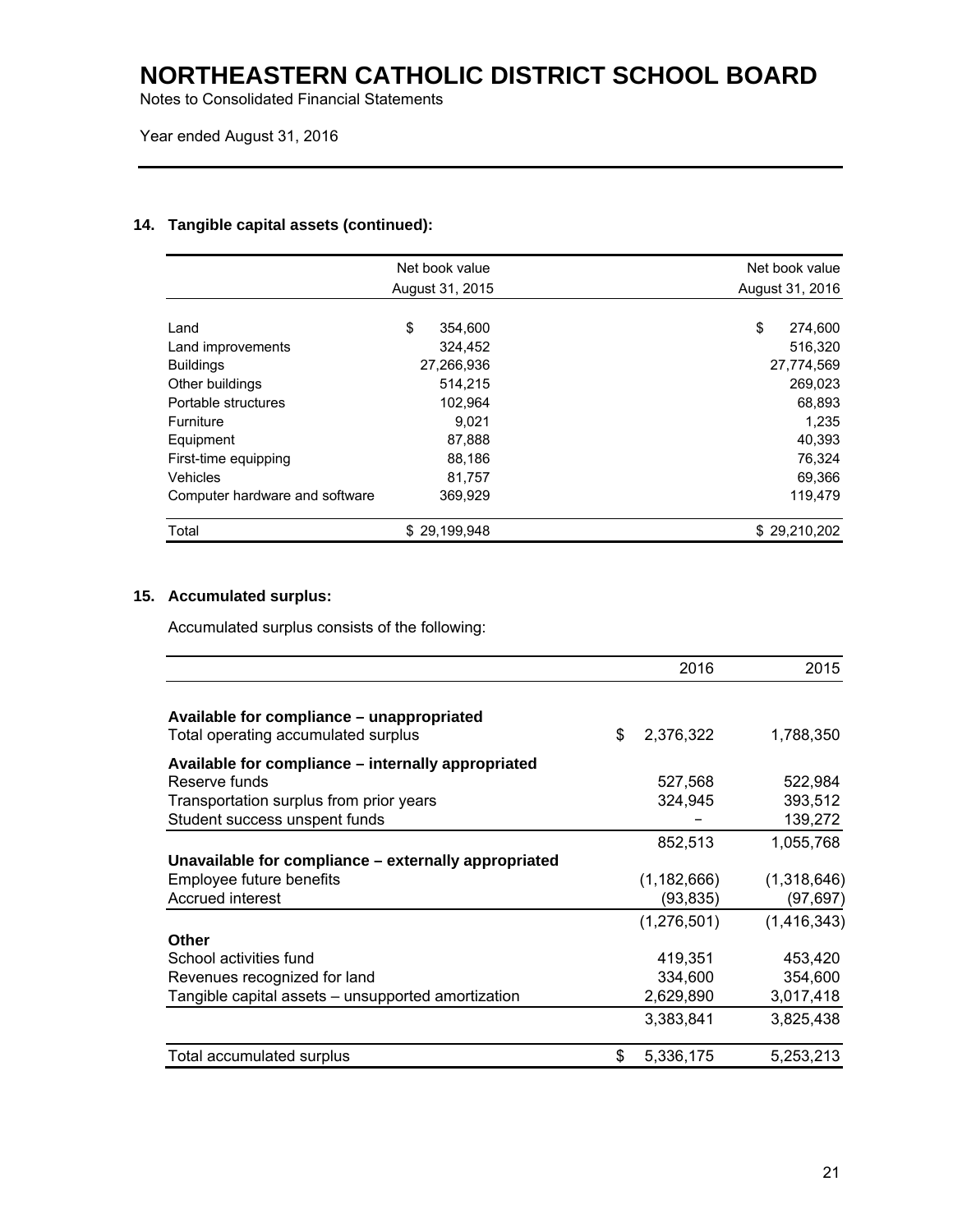Notes to Consolidated Financial Statements

Year ended August 31, 2016

#### **16. Ontario School Board Insurance Exchange (OSBIE):**

The School Board is a member of the Ontario School Board Insurance Exchange (OSBIE), a reciprocal insurance company licensed under the Insurance Act.

OSBIE insures general public liability, property damage and certain other risks. Liability insurance is available to a maximum of \$24 million per occurrence.

The premiums over a five-year period are based on the reciprocals and the Board's actual claims experience. Periodically, the Board may receive a refund or be asked to pay an additional premium based on its pro rata share of claims experience. The current five-year term expires December 31, 2016.

#### **17. Commitments:**

Lease and service agreements:

The Board has entered into various lease and service agreements. Minimum payments (including taxes excluding tax rebates) for the next four years are approximately as follows:

| 1,432,344<br>\$ |
|-----------------|
| 399,901         |
| 58,442          |
| 4,233           |
|                 |

#### **18. Contingent liabilities:**

The Board is contingently liable with respect to litigation and claims which arrive from time to time in the normal course of business. In the opinion of management, the liability that may arrive from such contingencies would not have a significant adverse effect on the consolidated financial statements of the Board.

#### **19. Comparative information:**

The consolidated financial statements have been reclassified, where applicable, to conform to the presentation used in the current year. The changes do not affect prior year excess of revenue over expenses.